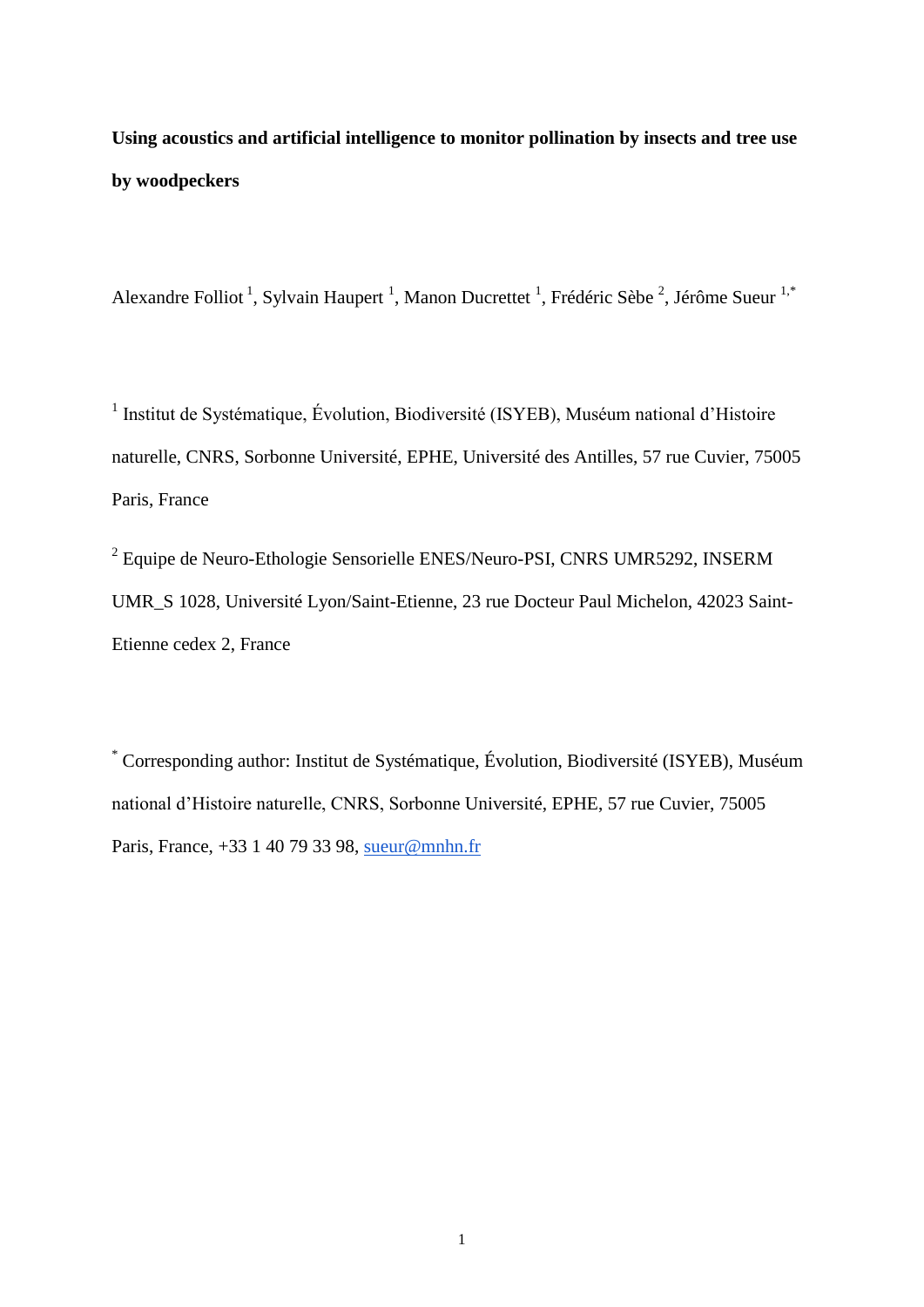## **Abstract**

The collection and interpretation of field data is a prerequisite for informed conservation in protected environments. Although several techniques, including camera trapping and passive acoustic monitoring, have been developed to estimate the presence of animal species, very few attempts have been made to monitor ecological functions. Pollination by insects and wood use, including tree related foraging and intraspecific communication, by woodpeckers are key functions that need to be assessed in order to better understand and preserve forest ecosystems within the context of climate change. Here, we developed and applied for the first time an acoustic survey to monitor pollination by insects and wood use by woodpeckers in a protected Alpine forest in France. We deployed four autonomous recorders over a year, resulting in 2,285 hours of recordings. We trained a convolutional neural network (CNN) on spectrographic images to automatically detect the sounds of flying insects' buzzing and woodpeckers' drumming as they forage and call. We used the output of the CNN to estimate the seasonality, diel pattern, climatic breadth and distribution of both functions and their relationships with weather parameters. Our method showed that insects were flying (therefore potentially pollinating flowers) in bright, warm and dry conditions, after dawn and before dusk during spring and summer. Woodpeckers were mainly drumming around March at the time of pair formation in cool and wet conditions. Having considered the role of weather parameters, climate change might have contrasting effects on insect buzzing and woodpecker drumming, with an increase in temperature being favorable to pollination by insects but not to wood use by woodpeckers, and a concomitant increase in relative humidity being favorable to wood use but not to pollination. This study reveals that a systemic facet of biodiversity can be tracked using sound, and that acoustics provide valuable information for the environment description.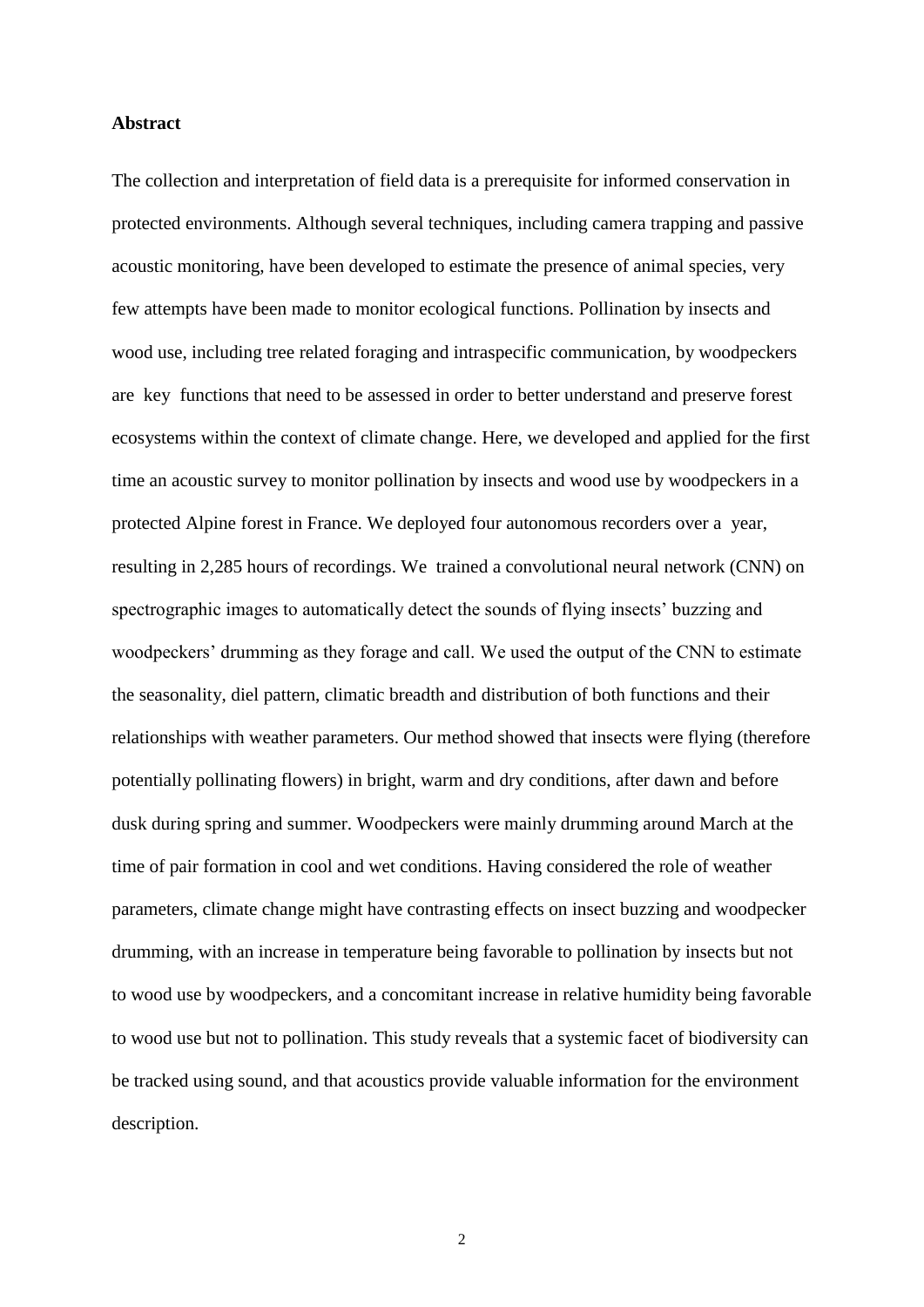**Key words**: ecological functions, ecoacoustics, artificial intelligence, forest ecosystem,

pollinators, woodpeckers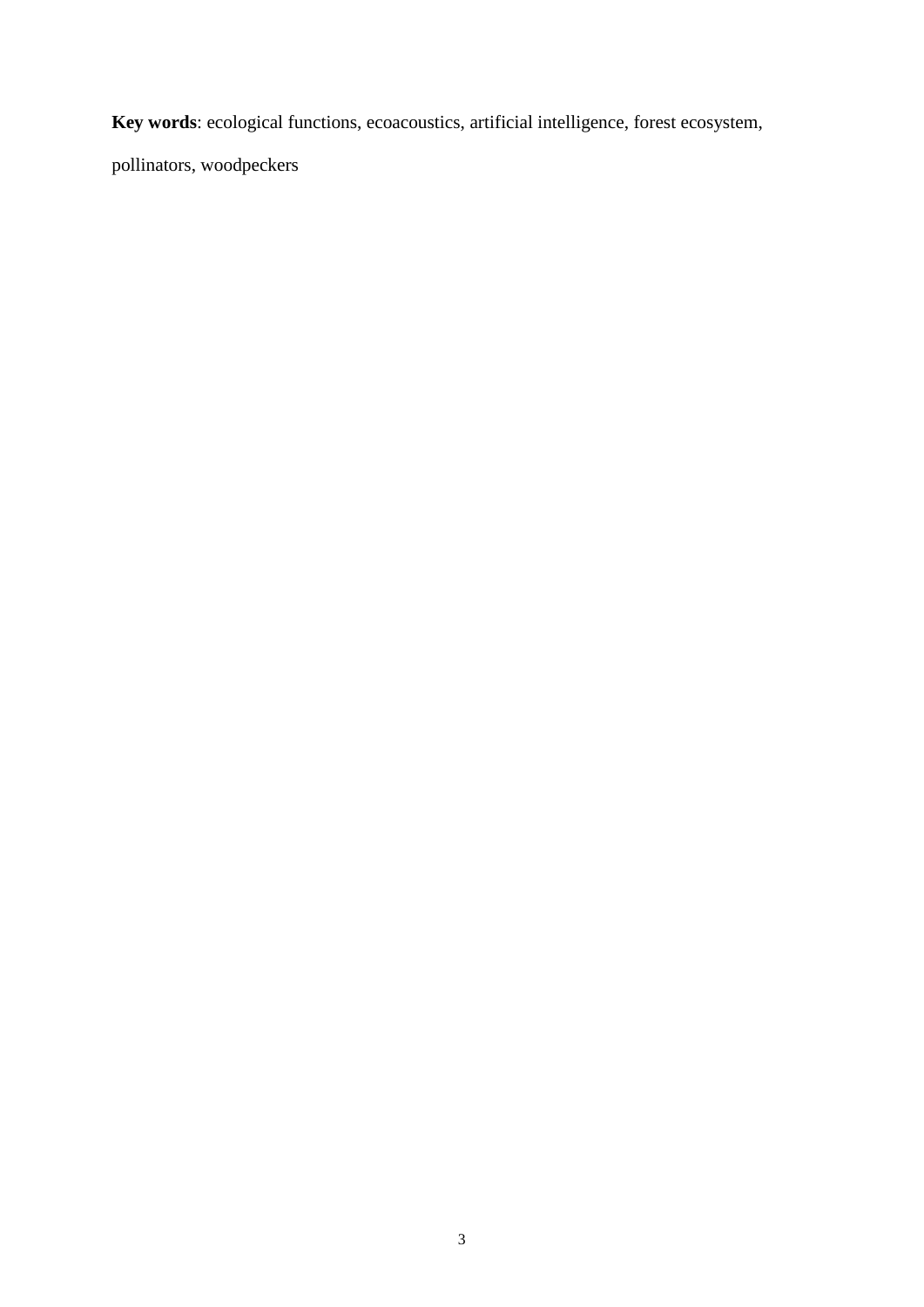#### **INTRODUCTION**

Biodiversity conservation requires the continuous collection of data in order to inform and predict the changes that affect ecosystem populations and communities (Yoccoz et al. 2001, Pereira and Cooper 2006, Magurran and Dornelas 2010). The need to develop reliable indicators in order to track biodiversity over time has been recognized by all international authorities involved in preserving nature and defining international conservation targets (Pereira et al. 2006, Petrou et al. 2015). Biodiversity monitoring is therefore a prerequisite for making appropriate decisions regarding the preservation of ecosystems that face local and short-term (e.g., fires, exploitation) and global and long-term (e.g., climate change, land-use change, invasive species) threats, which are acknowledged as having significant immediate and delayed consequences alike at all scales (Vanbergen and Insect Pollinators Initiative 2013, Segan et al. 2016, O'Connor et al. 2020, Weiskopf et al. 2020). In particular, climate change is affecting animal behavior (Buchholz et al. 2019), population distribution (Chen et al. 2011), and phenology (Cohen et al. 2018).

Primary information sources on biodiversity can be classified into field observations collected *in situ* within the ecosystem in question, and remote sensing observations provided *ex situ* by satellites or airborne imagery (Proença et al. 2017). Although the *ex situ* option can provide extensive and meaningful data (Anderson 2018), *in situ* data still tend to be prioritized of prime importance, because field information (amongst others) is essential for assessing assemblage composition, documenting functional traits, and understanding finescale ecological patterns and processes (Ríos-Saldaña et al. 2018). Field studies mostly work at the species level, hence *in situ* biodiversity monitoring mainly aims to describe temporal and spatial population properties and estimate species richness and evenness (Carmel et al. 2013). Several *in situ* monitoring tools, including those based on citizen science programs, have been developed to identify species through direct observations, as well as indirect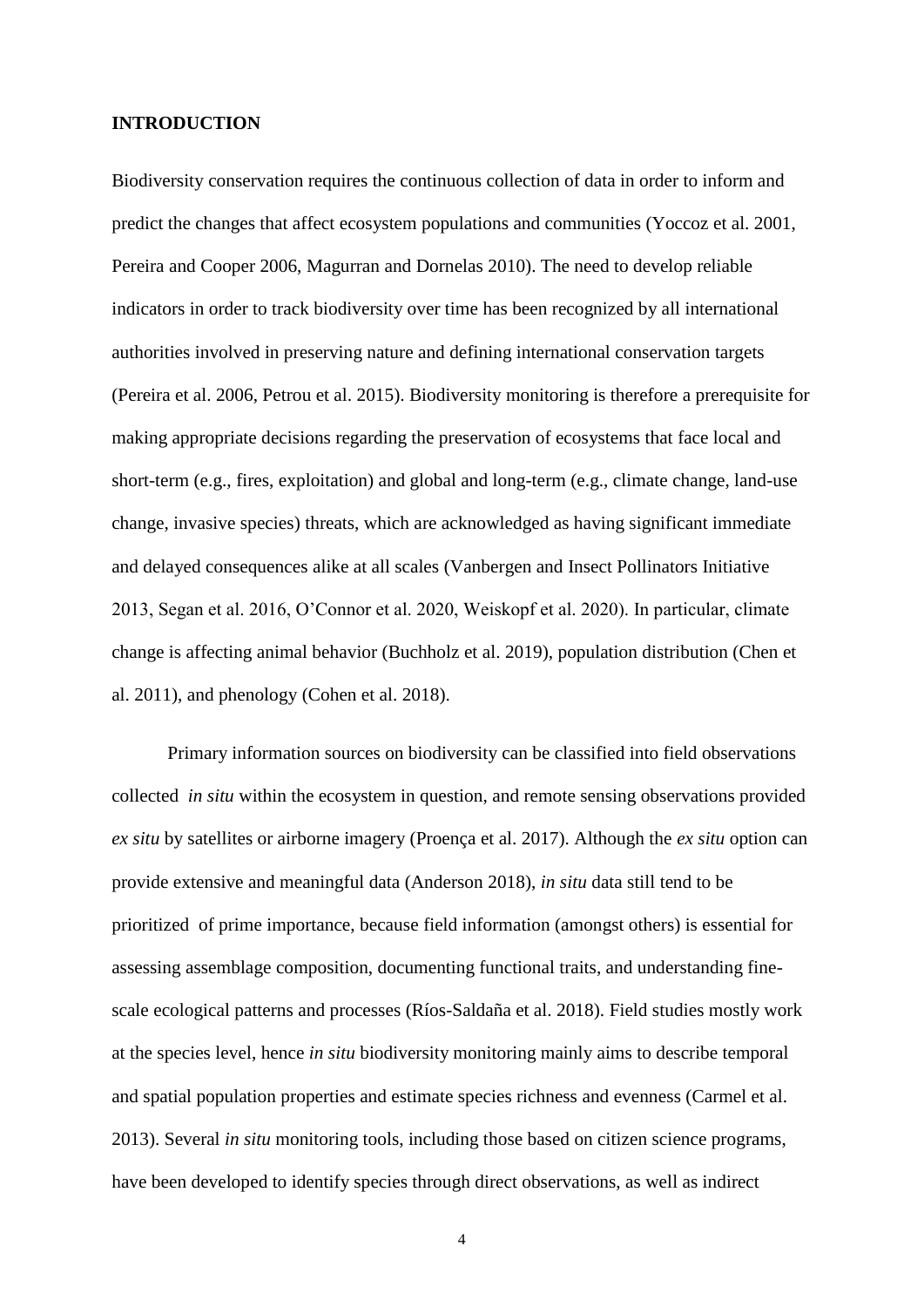genetic, image or sound information (Chandler et al. 2017, Kühl et al. 2020, Stephensen et al. 2020). However, biodiversity monitoring cannot be restricted to species occurrence; it should also include the functions or roles that species play in the ecosystem to which they belong. Indeed, functional diversity is another key facet of biodiversity which has received increasing attention for more than 30 years (Calow 1987, Irschick et al. 2013). Analyses of functional diversity are necessary to understand how ecosystem functions and services are maintained and to guide conservation efforts (Schwartz 2000, Laureto et al. 2015).

Ecoacoustics is a new discipline that aims to tackle ecological questions through the recording and analysis of the sounds emanating from all or certain parts of ecosystems (Sueur and Farina 2015). Within this field, several new techniques have been proposed to automatically detect the presence of soniferous species and to globally parametrize the acoustic diversity of a population, a community, an ecosystem or a landscape (Stowell and Sueur 2020). If ecoacoustics is able to identify species by listening to them, could it also track an ecological function in both time and space? So far, ecoacoustic efforts have been directed to assess species diversity, but very rarely to follow ecological functions, except the indirect tracking of tropical birds' seed dispersion function (Ducrettet et al. 2020), foraging by bats (Kolkert et al. 2020), and crucial coral reef functions (Elise et al. 2019).

Two particular sounds can reveal an important aspect of terrestrial ecosystem functioning: pollination buzzing by flying insects and wood drumming by woodpeckers. The pollination of flowering plants is a significant ecological function of terrestrial ecosystems, as it ensures plant reproduction (Ollerton 2012, Breeze et al. 2016). Pollinator populations, which are regarded as indicators of good ecosystem conditions, are declining (Potts et al. 2010). Climate change is also causing the phenological decoupling of plant–pollinator interactions (Hegland et al. 2009, Settele et al. 2016). Tracking pollination therefore appears to be a major challenge for future biodiversity conservation. Pollination is mainly ensured by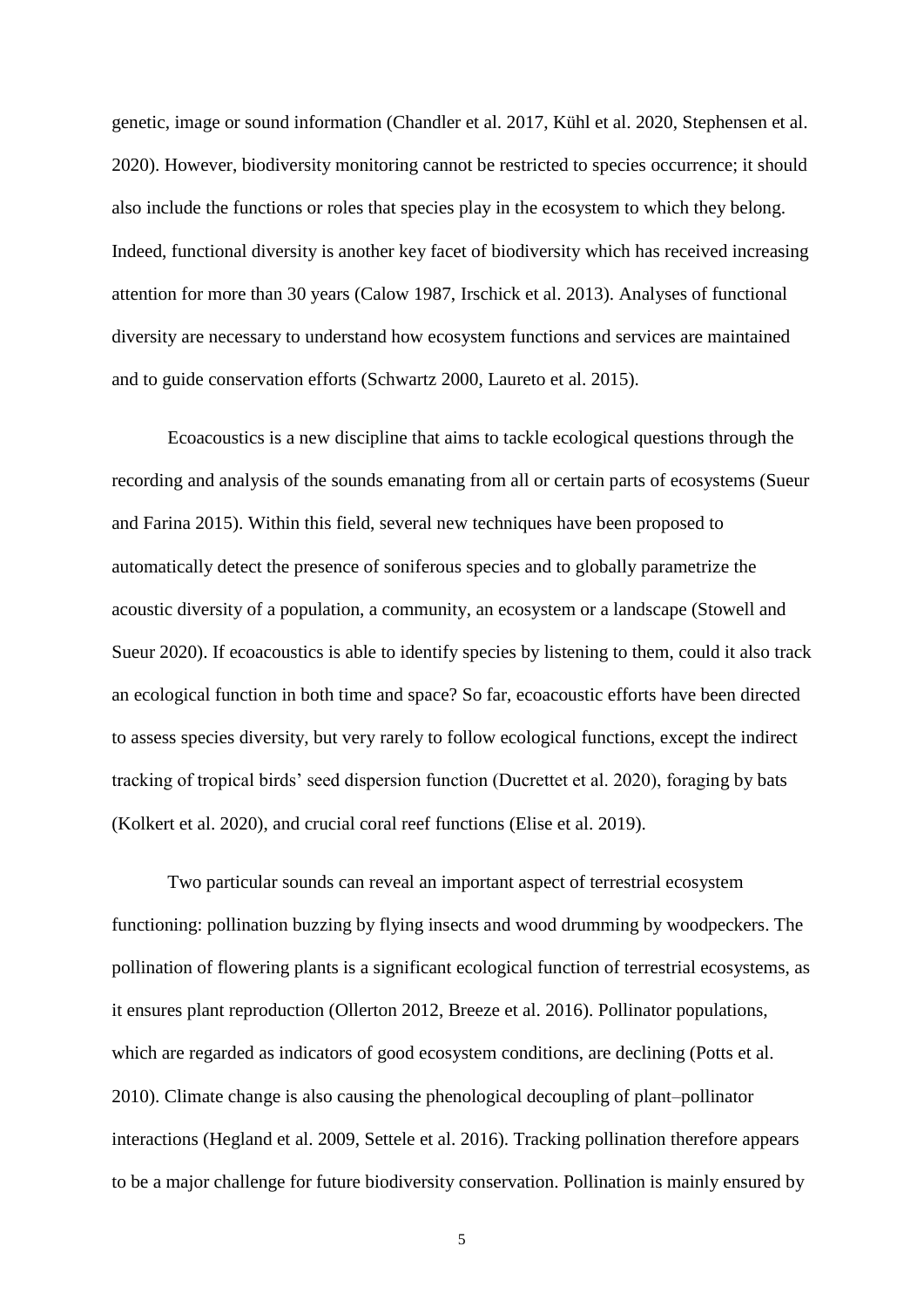flying insects, including Hymenoptera, Diptera, and Coleoptera species, which visit flowers to collect pollen or nectar. Flying insects generate incidental sounds when beating their wings and pollinating (Vallejo-Marín 2018). These sounds, or buzzing, can be recorded with appropriate recording tools. Woodpeckers are another major ecological provider in forest ecosystems (Virkkala 2006). By drilling holes in dead tree trunks both to forage and to nest, and by drumming in order to defend their territories, they provide nesting cavities for other bird species (Cockle et al. 2011), disperse wood-rotting fungi (Farris et al. 2004), and help regulate spruce bark beetles (e.g., *Dendroctonus* spp., *Ips* spp.), which attack healthy trees (Fayt et al. 2005). Woodpeckers are therefore considered excellent indicators of forest biodiversity and, more specifically, of bird species richness (Mikusiński et al. 2011).

Here, we hypothesized that these two functions—pollination by flying insects, and wood use by woodpeckers—can be automatically tracked using ecoacoustic methods, enabling information on a forest's ecological state, functions and services to be inferred through listening to their buzzing and drumming. To this end, we used data collected via a long-term ecoacoustic monitoring program in an Alpine protected forest in France. We then applied artificial intelligence (AI) to automatically estimate the seasonality, diel pattern climatic breadth, and spatial distribution of these two important ecological functions, and inferred predictions related to climate change.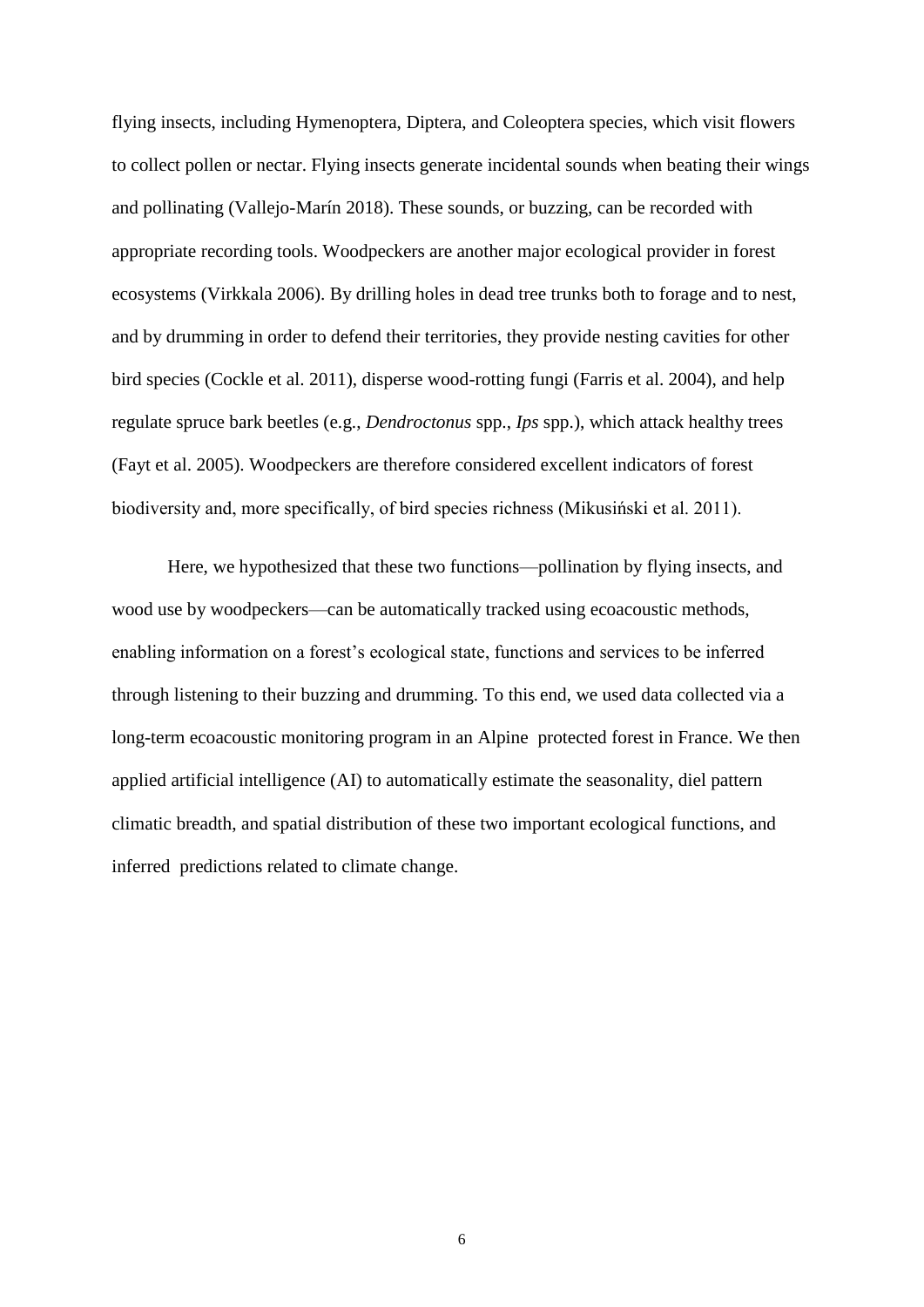#### **MATERIAL AND METHODS**

## **Study site and recording**

The study site is an Alpine forest called the Risoux, which is mainly composed of a mix of European spruce (*Picea abies*), European beech (*Fagus sylvatica*), and European silver fir (*Abies alba*). At its center, the site is dominated by European spruce. The forest is located in the Parc Naturel Régional du Haut-Jura, a protected area in eastern France, close to the border with Switzerland (46°32'10''N, 6°52'21'' E, 1,230 m a.s.l.). The climate is semicontinental, with cold temperatures (annual average temperature 5.5 $^{\circ}$ C), large snowfalls ( $>$  2) m), an extended winter period, and a very narrow period between April and October when the forest floor and understory are green. Climate change impacts bird physiology, biotic interactions, conservation and distribution (Scridel et al., 2018). In the specific case of the Alpine Risoux mountain forest, a decline of specialist bird species, an increase of generalist bird species, and shifts in migration and nesting dates has been reported already (Joveniaux et al. 2014). The loss and the fragmentation of habitats due to anthropogenic pressure have driven the Parc Naturel Régional du Haut-Jura's conservation plans, including the implementation of long-term biodiversity monitoring using acoustics

## **Recording**

The soundscape of the Risoux was recorded using four automatic recorders (SongMeter 4, Wildlife Acoustics Inc, Concord, MA, USA) installed along a West–East axis in the central zone of the forest. The distance between the recorders was  $1.00 \pm 0.10$  km (Grinfeder et al. 2022). The positioning of the recorders was chosen to (1) cover the forest area, (2) sample a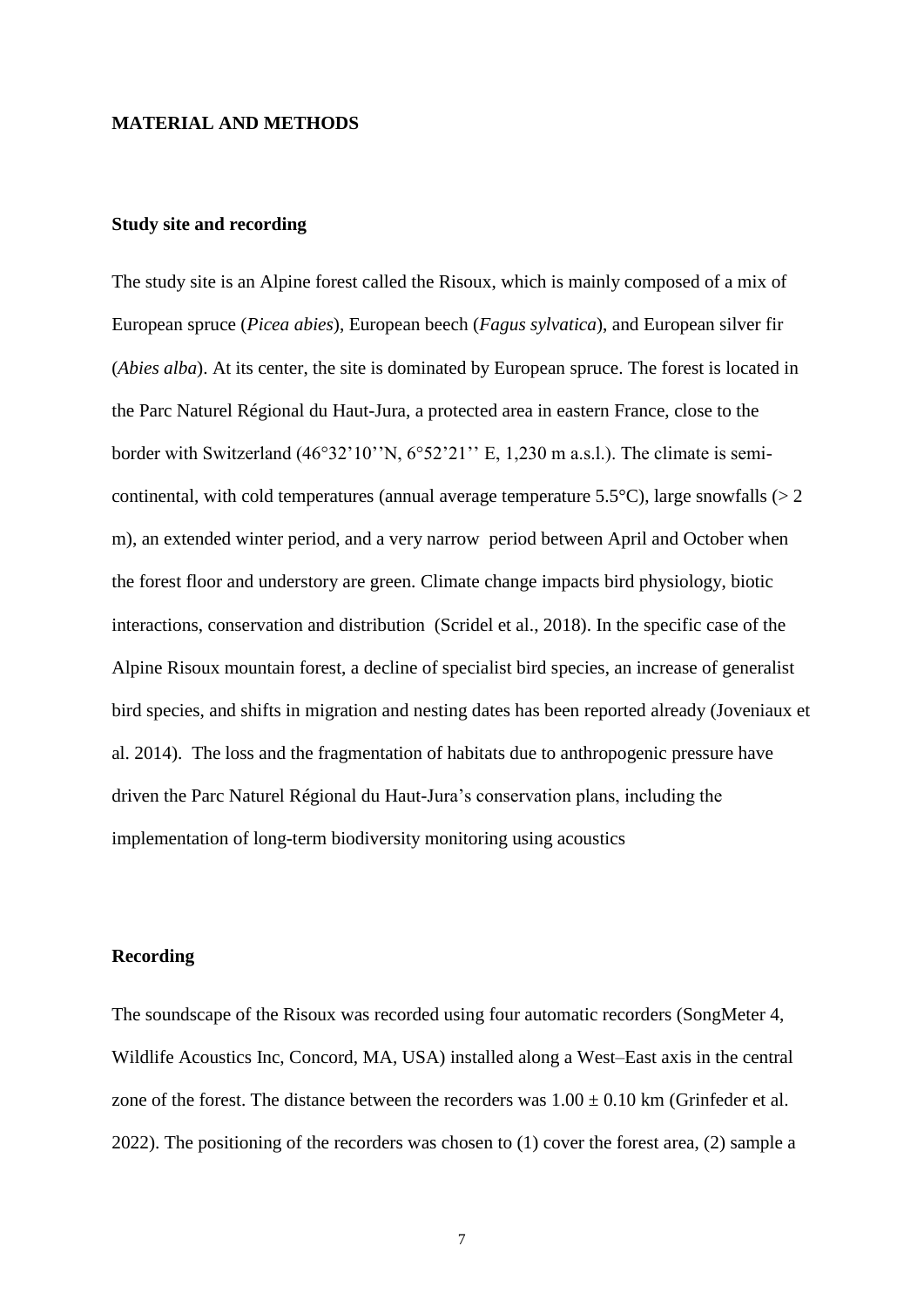single habitat defined by the dominance of European spruce, (3) avoid pseudo-replication between neighboring recorders, and (4) avoid anthropogenic noise due to car traffic and local activities (hiking, hunting, skiing). The recorders were attached to trees at a height of 2.50 m, and oriented on a 45–315° axis so that the microphones would be parallel to the main West– East circulation axes (Grinfeder et al., 2022). The recorders were programmed to record 1 min every 15 min (1' on, 14' off, 96 recordings per day) all year round, with operational maintenance in October and July. The sampling period started on August 1, 2018, and ended on July 31, 2019. Sounds were saved in lossless .wav format with a 44.1 kHz sampling frequency and 16-bit digitization depth. This resulted in a data set of 140,160 sound files (96 x 365 days x 4 sites) for a total of 2,336 hours of recordings. However, due to some recording failures, the effective database contained 137,087 sound files for a total of 2,285 hours of recordings.

# **Environmental data**

Temperature ( $\degree$ C), solar irradiance (lx) and relative humidity (%) were monitored with HOBO MX 2202 and MX 2301 sensors (Onset Computer Corporation, Bourne, MA, USA) using the same spatial and temporal sampling as the audio recorders. Solar irradiance was used to refer to the light intensity per unit area. For data visualization, illuminance was log10 transformed and split into three classes, namely night  $(< 1 \text{ k}$ , i.e., 0 on log10 scale), twilight (between 1 and 400 lx, i.e., between 0 and 2.6 on log10 scale), and day (more than 400 lx, i.e., more than 2.6 on log10 scale). Local sunrise and sunset time were estimated using sunrise-and-sunset.com.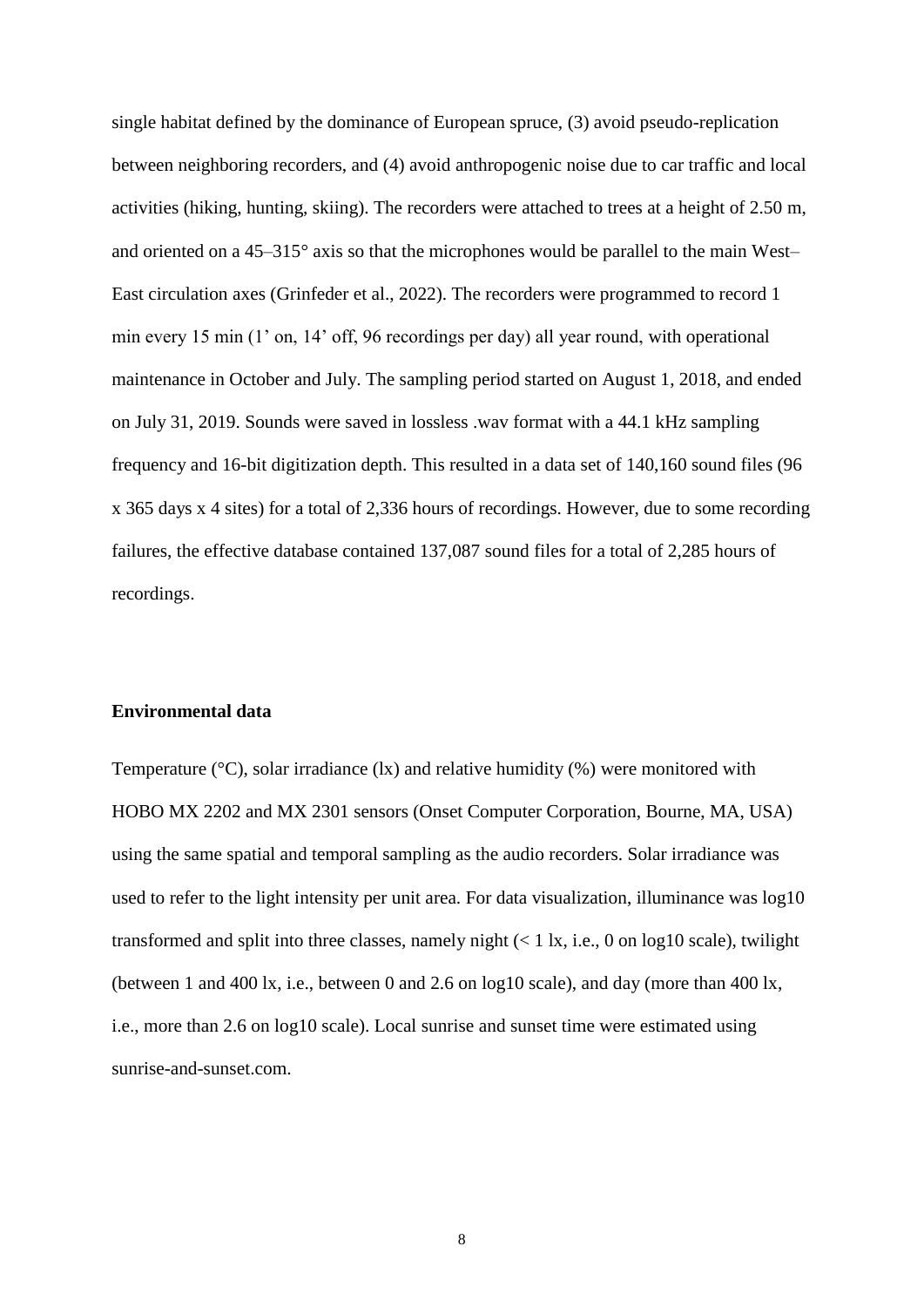#### **Supervised sound classification**

*Dataset organization*. The complete dataset contained 137,087 one-minute files. All files were split into successive five-second frames with neither overlap nor tapering leading to 1,645,044 frames. The classification process was trained, validated and tested on a subset of the complete data set containing 1,401 one-minute files, i.e., 1% of the complete recording data set. Given that the sounds of interest were expected to be rare, the 1% subsampling consisted in randomly selecting files within the period between April 5, 2019 and July 5, 2019, between 7 am and 7 pm, when woodpeckers and insects are known to be most active. The subset data set was split into three sub-subset data sets: the training data set used to train the classification model (60%), the validation data set used to evaluate the model and refine its hyperparameters (20%), and the test data set used as a reference to assess the model's performance (20%).

*Dictionary*. The dictionary data set included the reference sounds used to train the classification process. The dictionary covered three distinctive sound classes: "buzzing," "drumming," and "background." The "buzzing" class included all flight sounds produced by insects, including Hymenoptera (e.g., Vespidae, Apidae) and Diptera (e.g., Muscidae, Syrphidae). The "drumming" class included the sounds produced by woodpeckers (black woodpecker *Dryocopus martius*, great spotted woodpecker *Dendrocopos major*, three-toed woodpecker *Picoides tridactylus*) when striking a tree trunk with their beak, when either nesting, foraging, defending a territory, or calling to attract a mate (Garcia et al. 2020). The "background" class included all other sounds coming from other animals or other sources, such as weather sounds (geophony) and anthropogenic sounds (anthropophony). In order to minimize false detections, the "background" class also comprised sounds whose acoustic characteristics are close to the sounds of interest and therefore risked being confused with the latter. These included chainsaw sounds (being close to insects' "buzzing" sounds) and falling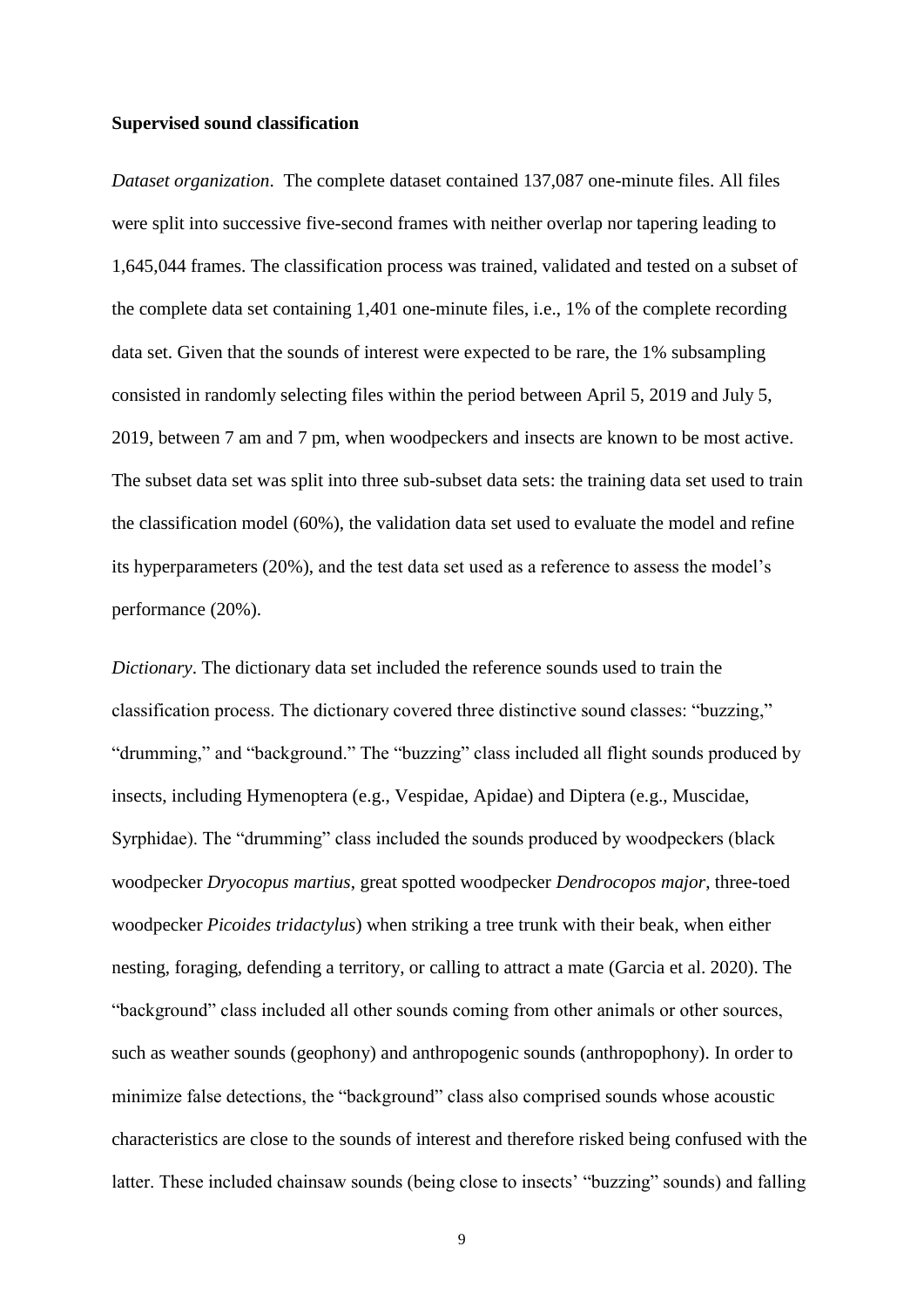tree branches (being close to woodpeckers' "drumming" sounds). The three classes were built with 1,000 files from internal and external data that were similarly split into successive fivesecond frames with neither overlap nor tapering. The internal data were derived from records taken in the Risoux, while the external data came from sound libraries. The sounds of interest were identified by one of the authors (AF) carefully listening and visualizing spectrograms with a custom built Matlab (MathWorks, Natick, MA, USA) program. This annotation process dictionary included 783 "drumming" frames (68 internal, 715 external), 956 "buzzing" frames (406 internal, 550 external), and 2,866 "background" frames (2,866 internal, 0 external) (Table 1).

*Filtering*. All files were filtered out in the frequency domain to remove low-frequency noise due to wind and high-frequency sound due to sources other than flying insects and woodpeckers. The filter was a finite impulse response (FIR) bandpass filter between 400 and 2200 Hz.

*Image generation and processing*. Each sound frame was transformed into a spectrographic image using the short-term Fourier transform (STFT) based on a Fourier window comprising 2,048 samples (0.046 s) with a Hamming tapering function and an overlap of 441 samples (= 0.01 s). This resulted in a time precision of 0.036 s and a frequency precision of 21.53 Hz. The initial image obtained with the STFT was then processed to reduce background noise due to distant sound sources and thereby enhance the contrast of the image. A Gaussian filtering (sigma = 1.2) and heuristic thresholding according to Stein's unbiased risk estimate (SURE thresholding) were used to bring out the contour of the foreground sounds (Stander, 2017). To avoid overlearning, that is, to reduce the sensitivity of the neural network differences between the learning and test data sets, each frame of the learning data set was altered by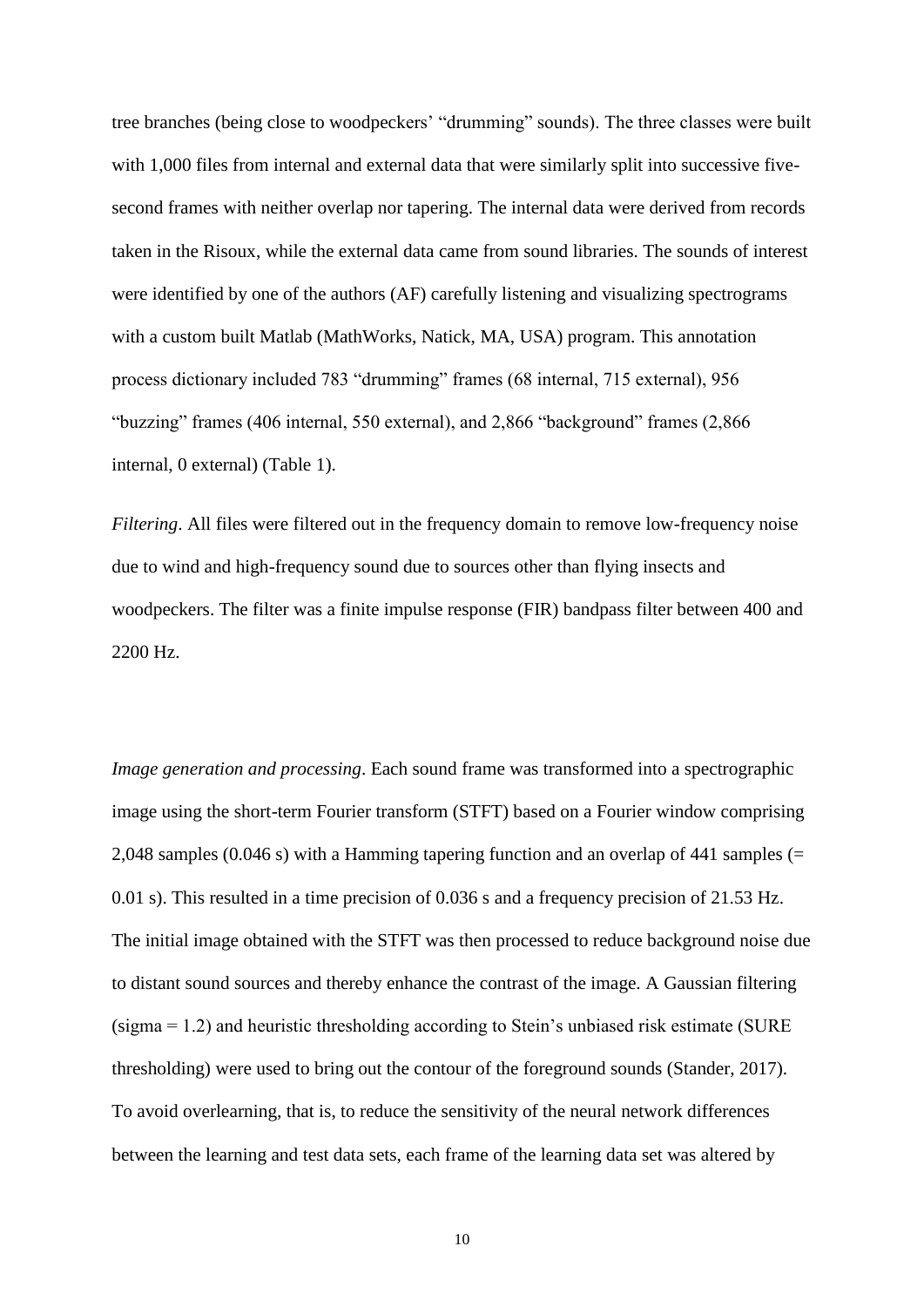translations and size changes in time and frequency (Ko et al. 2017). The result of the preprocessing was an image of 86x498 pixels, hereafter called the enhanced spectrogram image.

*Convolutional neural network*. A convolutional neural network (CNN) is a deep learning method which is extensively used in image recognition (LeCun et al. 2015). A CNN consists in stacking layers of artificial neurons (also called kernels or filters within the CNN framework) which perform on images a mathematical operation called convolution. Here, a CNN was used as a supervised method to classify the enhanced spectrogram image corresponding to the three sound classes, i.e., "buzzing," "drumming," and "background" sounds. This classification was carried out with a single output class. Where "buzzing" and "drumming" both occurred in a five-second frame, the class with the highest output probability was selected. In order to limit the computing power and time required to train the CNN, we chose to build a custom built CNN architecture made of a few successive layers: (1) four convolutional layers with zero padding, one pixel stride and different numbers of convolution kernels with different sizes (layer 1 with ten kernels of size 4x4 pixels, layer 2 with five kernels of size 8x8, layer 3 with five kernels of size 16x16, and layer 4 with three kernels of size 24x24); (2) four correction layers with the Rectified Linear Unit (ReLU) activation function after each convolution to introduce non-linearities to the decision function; (3) four layers of maximum pooling, after each ReLU layer, allowing the information to be compressed by halving the size of the intermediate image while preventing overfitting; (4) a fully connected layer, i.e., where the neurons have connections to all the outputs of the previous layer; and (5) a softmax layer associating a probability to each output class. The decision probability threshold for the final classification into one of the three categories was set to 0.95.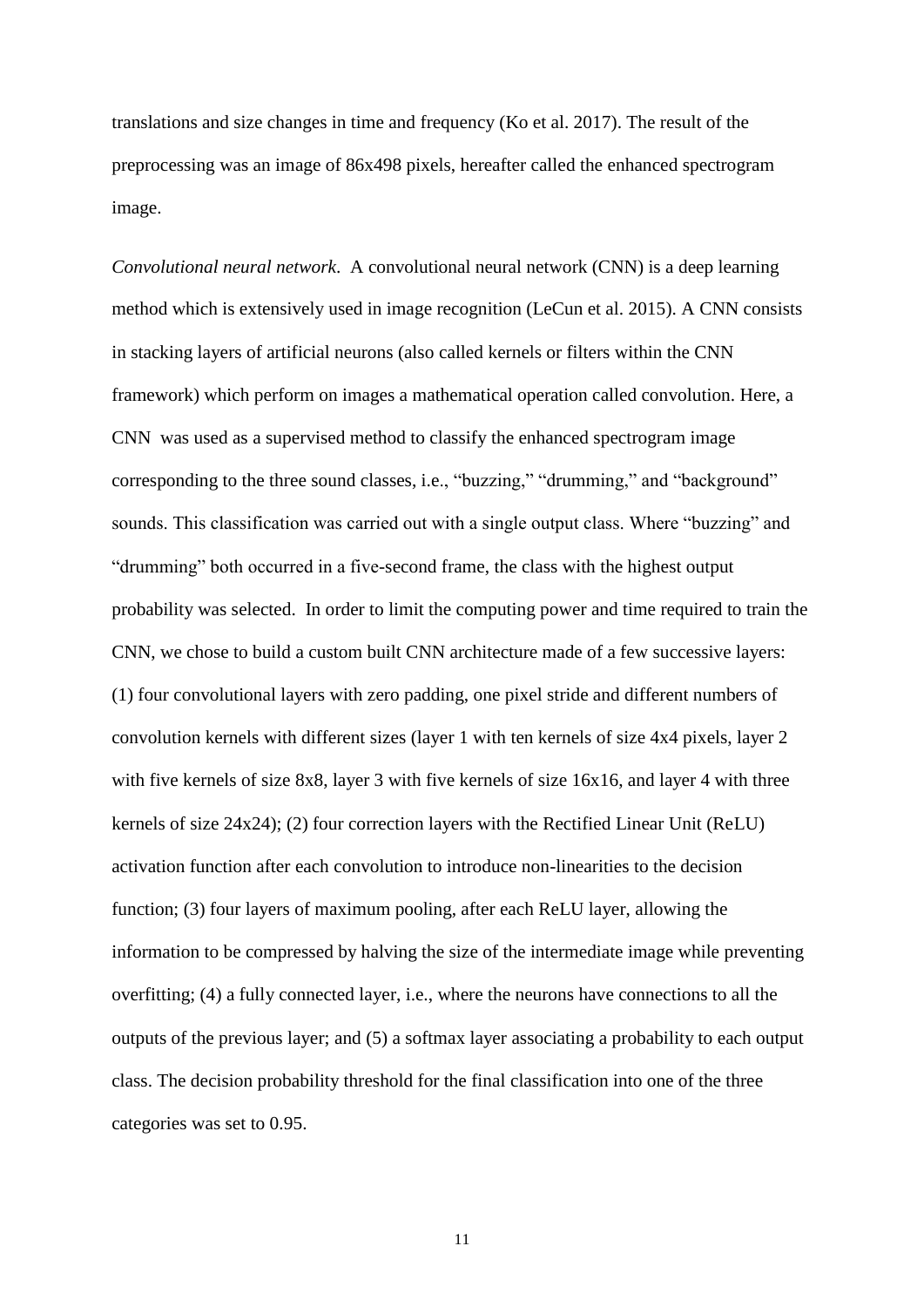*Evaluation*. The quality of the CNN output was evaluated on the validation data set ("buzzing," "drumming," and "background") by computing the overall accuracy and the average prediction. The overall accuracy was obtained by computing  $(TP + TN)/(TP + TN +$  $FP + FN$ , with true positives (TP), true negatives (TN), false positives (FP), and false negatives (FN). The average prediction approximated the area under the curve (AUC) of the precision-recall curve, precision being  $TP/(TP + FP)$  and recall being  $TP/(TP + FN)$  (Boyd et al. 2013).

*Optimization*. A first application of the CNN on the complete data set revealed 304 (0.18 ‰) unexpected detections of "buzzing" sounds at night or during the winter. These false-positive detections were transferred to the "background" class. There were no unexpected detections for "drumming" sounds.

*Implementation*. All the supervised classification processes were implemented using the Deep Learning Toolbox of Matlab 2019a on a personal laptop (Intel Core i7 CPU).

*Statistics*. The medians and the distributions of detections were compared with the medians and the distributions of environmental variables using normalized histograms and nonparametric tests: the Wilcoxon rank test for unpaired samples and the Kolmogorov–Smirnov test, respectively. The proportion of detections according to the four sites was tested using a  $\chi^2$  test of conformity. All tests were run with a type I error of 5%.

#### **RESULTS**

# **Annual and diel phenology**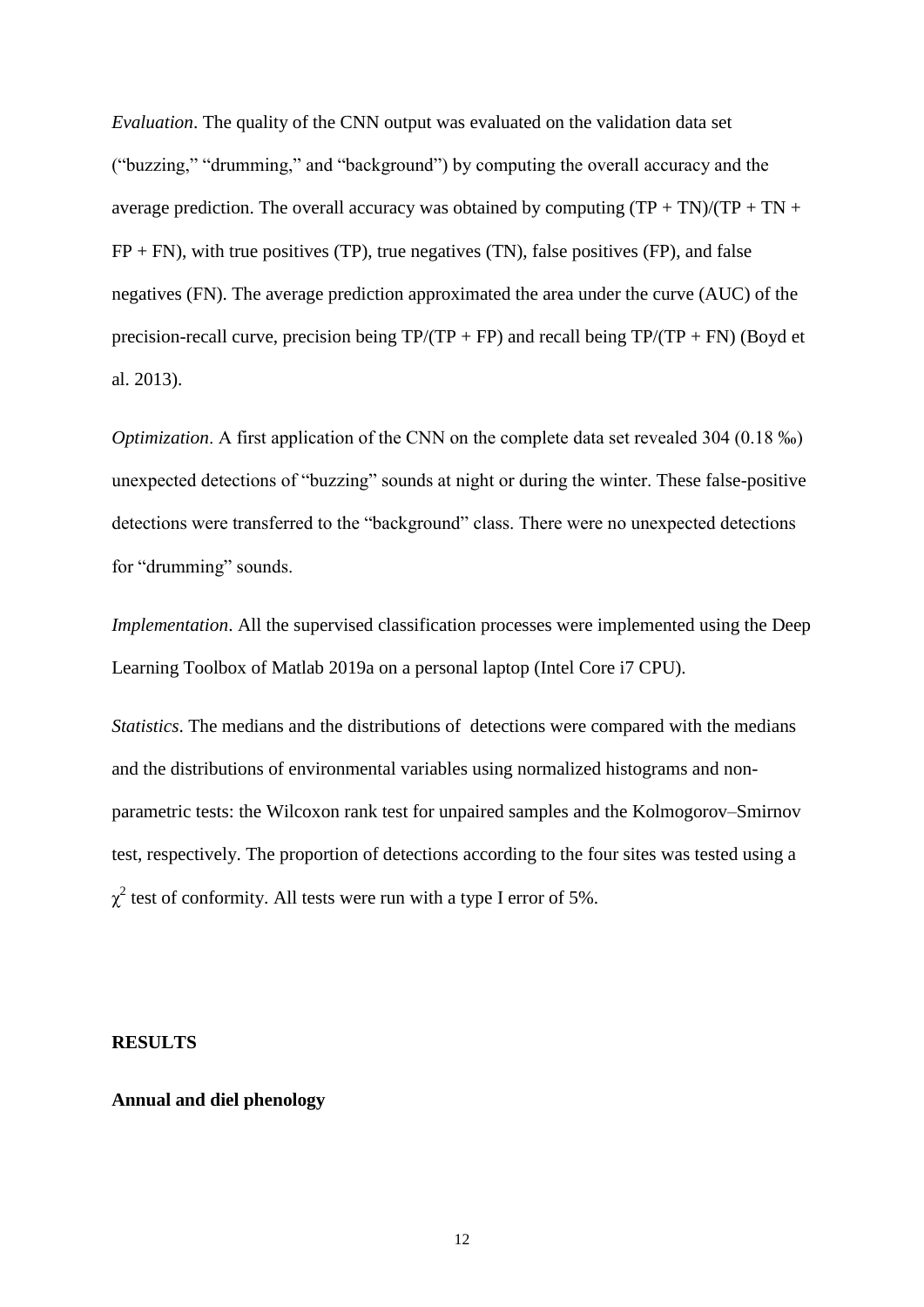The best model obtained with our single CNN had an overall accuracy of 93.9% and an average prediction of 90.5%. "Buzzing" and "drumming" sounds were extremely rare, with only 8,196 frames containing the former (0.51%) and 1,767 frames containing the latter (0.11%). Most of the "buzzing" sounds were detected between the end of May and the end of October (88% of detections), during the day (86% of detections), with peaks after sunrise and before sunset (Figure 1). The annual and diel phenology of "drumming" sounds was more dispersed. Nonetheless, most of the activity occurred between the beginning of February and the end of April (43% of detections), during the day (74% of detections), and more specifically just before sunrise and during the subsequent four hours (47% of detections) (Figure 1).

## **Temperature**

The median of "buzzing" detections was 17.29°C, significantly different from the median annual temperature of  $7.55^{\circ}$ C (Wilcoxon test for unpaired samples, W=291067117, p < 2.2  $10^{-16}$ ), with 85.64% of the detections found above the latter. The distribution of "buzzing" detections according to temperature was significantly different from that of the annual temperature (Kolmogorov–Smirnov test, D=0.41,  $p < 2.2 \times 10^{-16}$ ). The median of "drumming" detections was 4.16°C, and thus closer but still significantly different from the median annual temperature (Wilcoxon test, W=32708884,  $p < 2.2$  10<sup>-16</sup>), with 35% of the detections found above the latter. The distribution of "drumming" detections according to temperature was also significantly different from the distribution of the annual temperature, but the distance between the distributions was less than for "buzzing" sounds (Kolmogorov–Smirnov test, D  $= 0.16$ , p-value  $< 2.2 \times 10^{-16}$ ), indicating a stronger match with local temperature. Overall,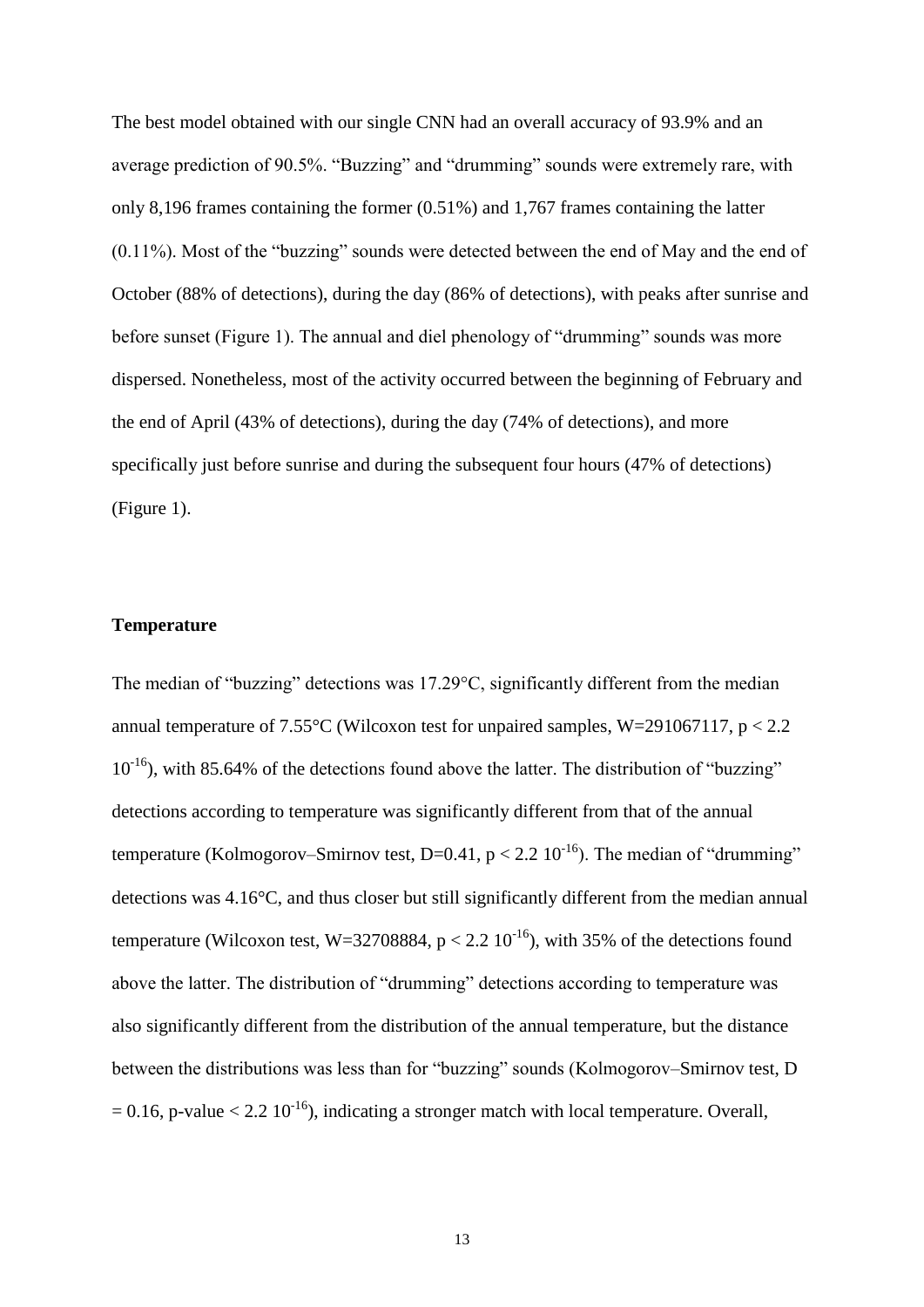"buzzing" sounds occurred at high temperatures which were rare, whereas "drumming" sounds occurred at low temperatures which were abundant (Figure 2).

# **Solar irradiance**

The median of "buzzing" detections was observed at 1826.6 lx (eq. 3.26 log10(lx)), significantly different from the median annual solar irradiance of 1.9 lx (eq.  $0.29 \log 10 \times$ ) (Wilcoxon test for unpaired samples, W=194466998,  $p < 2.2$  10<sup>-16</sup>), with 92.08% of the detections found above the latter. The distribution of "buzzing" sounds according to solar irradiance was significantly different from that of the annual solar irradiance (Kolmogorov– Smirnov test, D=0.92,  $p < 2.2 \times 10^{-16}$ ). The median of "drumming" detections was observed at 510.72 lx (eq. 2.7 log10(lx)), significantly different from the median annual solar irradiance (Wilcoxon test for unpaired samples, W=34677502,  $p < 2.2$  10<sup>-16</sup>), with 76.23% of the detections found above the latter. The distribution of "drumming" sounds according to solar irradiance was also significantly different from the distribution of the annual solar irradiance, but the distance between the distributions was less than for "buzzing" sounds ( $D = 0.75$ , pvalue < 2.2e-16), indicating a stronger match with local solar irradiance. Overall, "buzzing" sounds were mostly detected in high light conditions during the day, whereas "drumming" sounds mainly occurred in low light conditions, at twilight or in daylight when overcast (Figure 3).

A heatmap of the number of detections according to a color scale in relation to the two environmental variables of temperature and solar irradiance shows that "buzzing" sounds appeared to be restricted to a smaller temperature and light dispersion space, with 75% of the detections found in a smaller rectangle (from  $6^{\circ}$ C to  $29^{\circ}$ C; from 2.1 log10 lx to 4.1 log10 lx) than was true of "drumming" sounds (from  $-9^{\circ}C$  to 19 $^{\circ}C$ ; from 0 lx to 4 log10 lx) (Figure 4).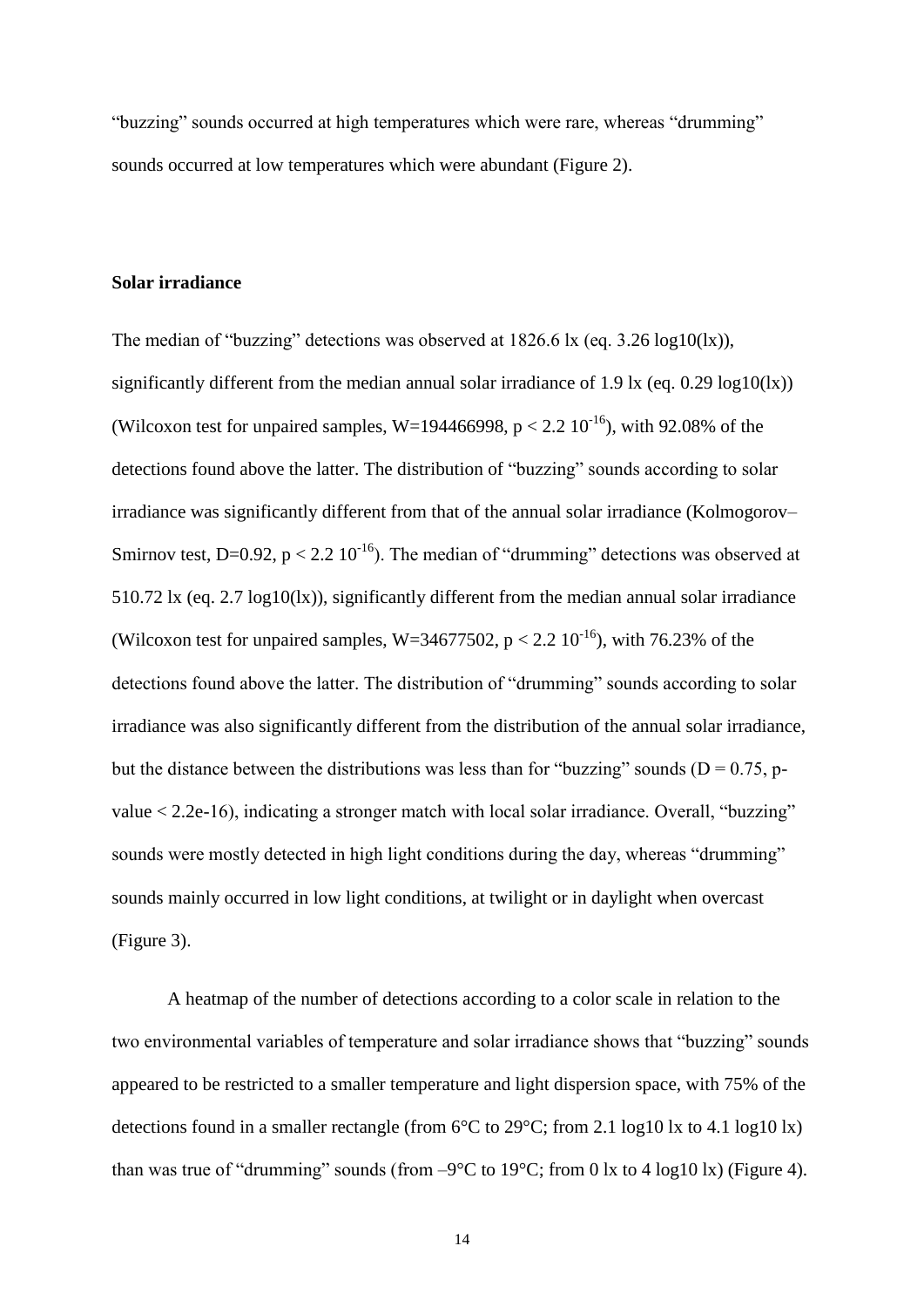## **Relative humidity**

The median of "buzzing" detections was observed at 62.09%, significantly different from the median annual relative humidity of 90% (Wilcoxon test for unpaired samples, W=37836196,  $p < 2.2 \times 10^{-16}$ ), with 7.36% of the detections found above the latter. The distribution of "buzzing" sounds according to relative humidity was significantly different from that of the annual relative humidity (Kolmogorov–Smirnov test, D=0.39, p < 2.2  $10^{-16}$ ). The median of "drumming" detections was observed at 93.5%, significantly different from the median annual relative humidity (Wilcoxon test for unpaired samples, W=32064592, p < 2.2  $10^{-16}$ ), with 50.08% of the detections found above the latter. The distribution of "drumming" detections was also significantly different from that of the annual relative humidity, but the distance between the distributions was less than for "buzzing" sounds ( $D = 0.15121$ ,  $p < 2.2$ )  $10^{-16}$ ), indicating a stronger match with local relative humidity. Overall, "buzzing" sounds were recorded in dry but uncommon local conditions, whereas "drumming" sounds were recorded in wet conditions (Figure 5).

## **Spatial heterogeneity**

The number of detections was unevenly distributed among the four recording sites for both "buzzing" ( $\chi^2$  test of conformity,  $\chi^2 = 1377.3$ , d.f. = 3, p < 2.2 10<sup>-16</sup>) and "drumming" sounds ( $\chi^2$  test of conformity,  $\chi^2$  = 162.22, d.f. = 3, p < 2.2 10<sup>-16</sup>). The ratios between the maximum and minimum numbers of detections were 2.6 for "buzzing" and 2.1 for "drumming" sounds, respectively (Figure 6).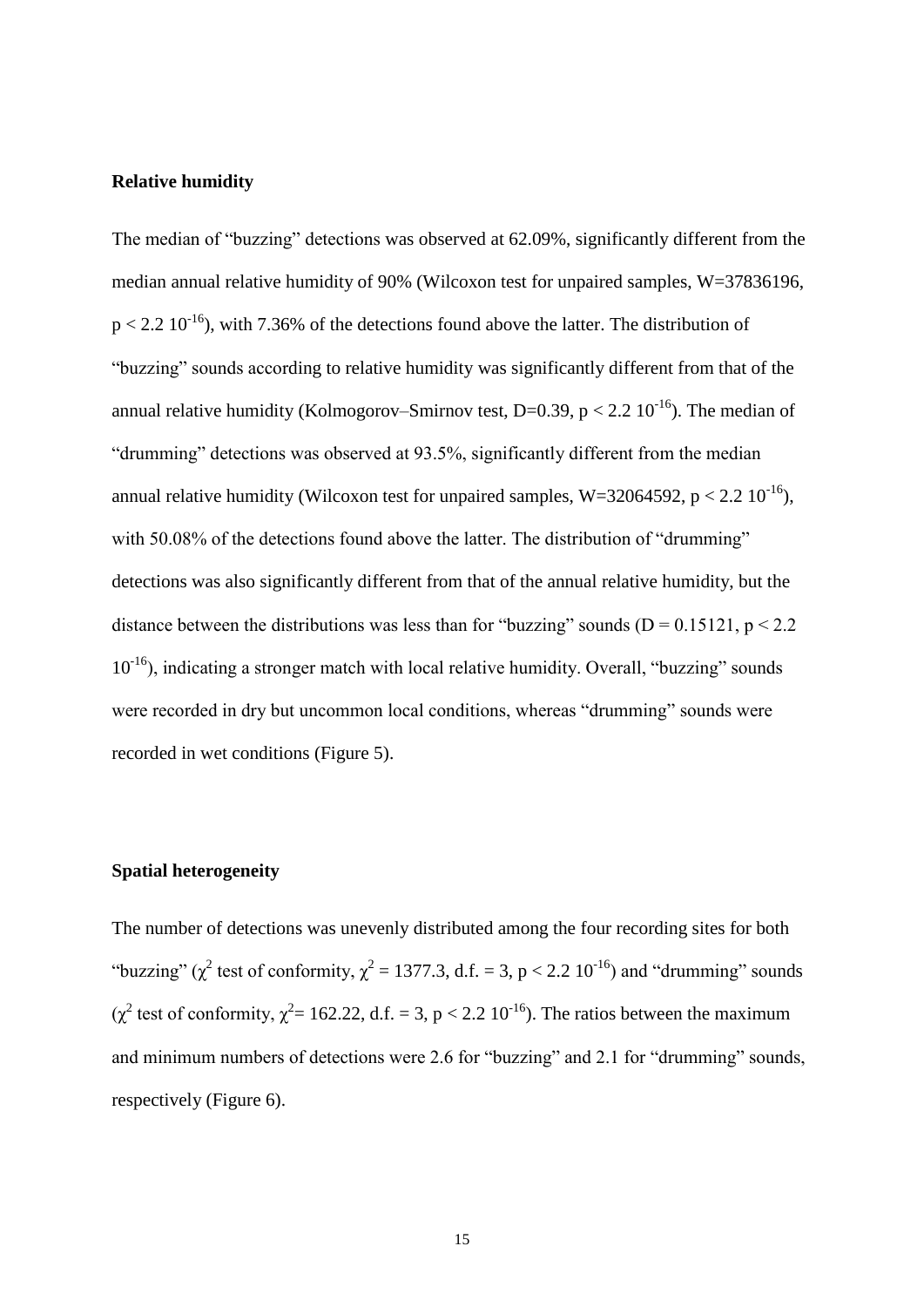#### **Discussion**

Ecoacoustics is a new discipline that aims to monitor, describe and decipher biodiversity using non-invasive and automatic acoustic methods (Sueur and Farina 2015). CNNs have been used in a wide range of ecoacoustic applications (Ruff et al. 2021), especially to track marine mammals (Lu et al. 2021), birds (Kahl et al. 2021) and amphibians (LeBien et al. 2020). In this investigation, we demonstrate the novel application of a CNN to track two ecological functions within an Alpine forest which harbors remarkable biodiversity, rather than simply detect the presence of particular species. As a result,we were able to estimate the seasonality, diel pattern, climatic breadth and spatio-temporal distribution of pollination by flying insects and wood use by woodpeckers.

The five-layer CNN selected was trained with only 1,401 reference sounds so that the annotation process, as necessary for such a supervised technique, would not be time consuming (indeed, this process took 20 hours to complete), and so that the model could be trained on a personal laptop computer with a standard CPU card without any access to specialized computing facilities. The CNN model was then successfully applied to 1,645,044 spectrogram frames with good levels of accuracy (93.9%) and mean prediction (90.5%). In addition, the CNN efficiently detected rare events, as the detection rate was only 0.51% for "buzzing" and 0.11% for "drumming" sounds. All these results suggest that the CNN technique can be used with confidence and without major difficulties for other audio data sets, in particular for those that will be collected over the coming years in the same forest. This also opens the possibility to detect scarce but key acoustic events such as rapid ecological events (e.g., falling tree sounds), sudden threats (e.g., hunters' gunshot blasts) and rare species vocalizations (e.g., gray wolf *Canis lupus*, Eurasian lynx *Lynx lynx*).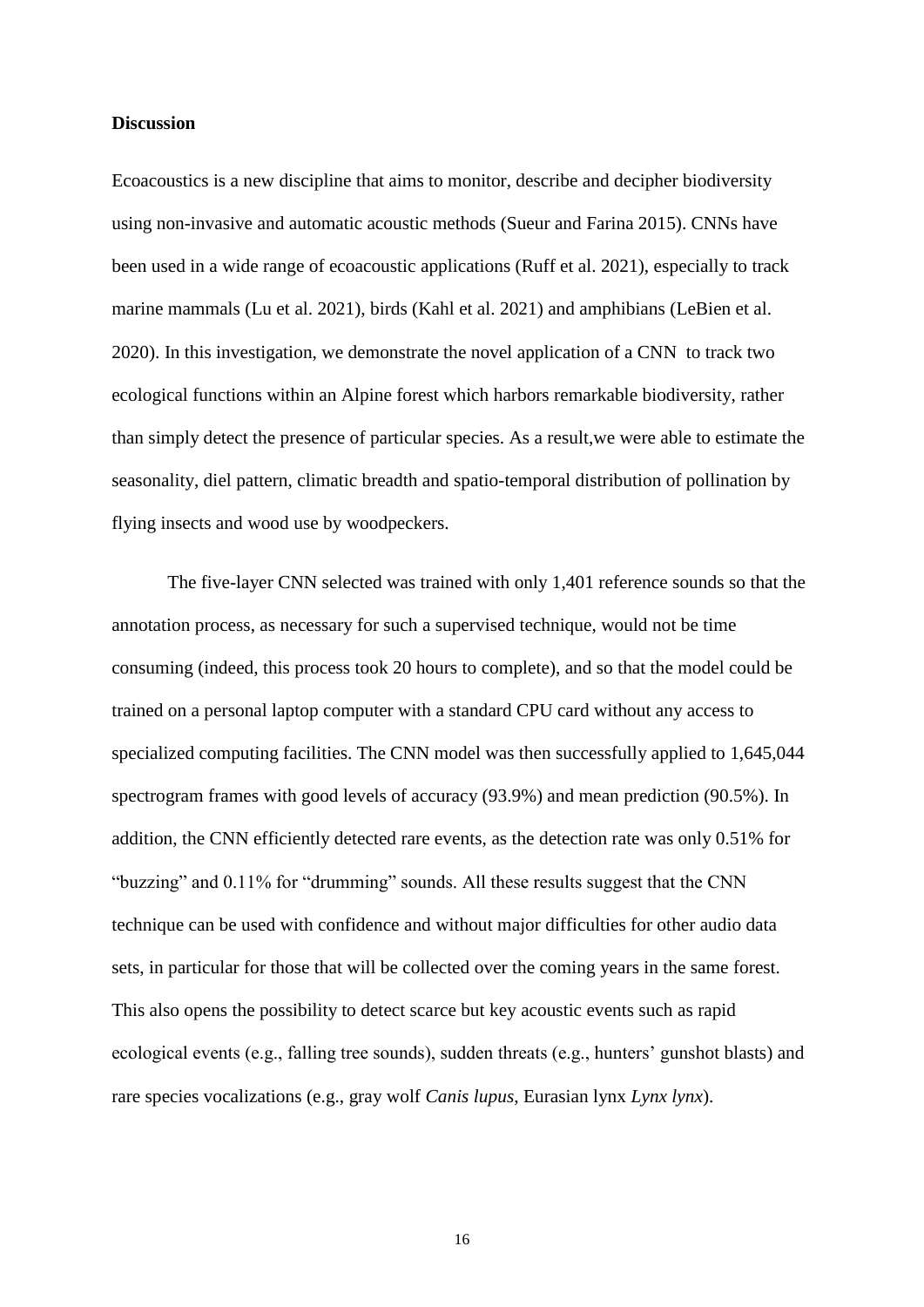The CNN was able to detect the sounds produced by flying insects, including Hymenoptera and Diptera, most of which pollinate flowers. The technique could be transferred to a large number of other applications, including honeybee monitoring, and pollinator activity in crop fields and other habitats. A special case could be the monitoring of hoverflies, a group of Diptera (Syrphidae) which produce distinguishable sound when flying. Hoverflies are regarded as key ecological species, not only as pollinators, but also because their larvae inhabit a large diversity of habitats and microhabitats, from plant roots to tree canopies, and occupy several trophic levels, including saprophagy, microphagy, mycophagy, phytophagy, and entomophagy (Wotton et al. 2019). In the Alpine forest of the Jura Mountains studied here, flying insects were active and were therefore potentially pollinating flowers in bright, warm and dry conditions. These conditions are not very surprising, as pollinators are known to require a minimal ambient temperature for flight muscle activity (Corbet et al. 1993), and tend to prefer warm flowers (Rands and Whitney 2008). Such environmental conditions restrict the occurrence of buzzing to a period running from May to the end of October, corresponding to spring and summer, again in agreement with currently known pollinator phenology (Duchenne et al. 2020). More specifically, our method revealed two peaks of activity (after dawn and before dusk), a diel pattern that was also apparent when monitoring flower visits by bumble bees in Norway using image-based techniques (Steen 2017).

Although differences may exist among pollinator species, the general pattern revealed by our monitoring program can still be useful to test for potential shifts in the future. Following the +1.5°C IPPC climate model (Masson-Delmotte et al. 2021), pollinators might forage over a longer diel period and a longer season, potentially increasing the pollination rate as a result. However, an increase in temperature may be coupled with increases in rainfall and relative humidity, a prediction which holds for the Jura Mountains (Beniston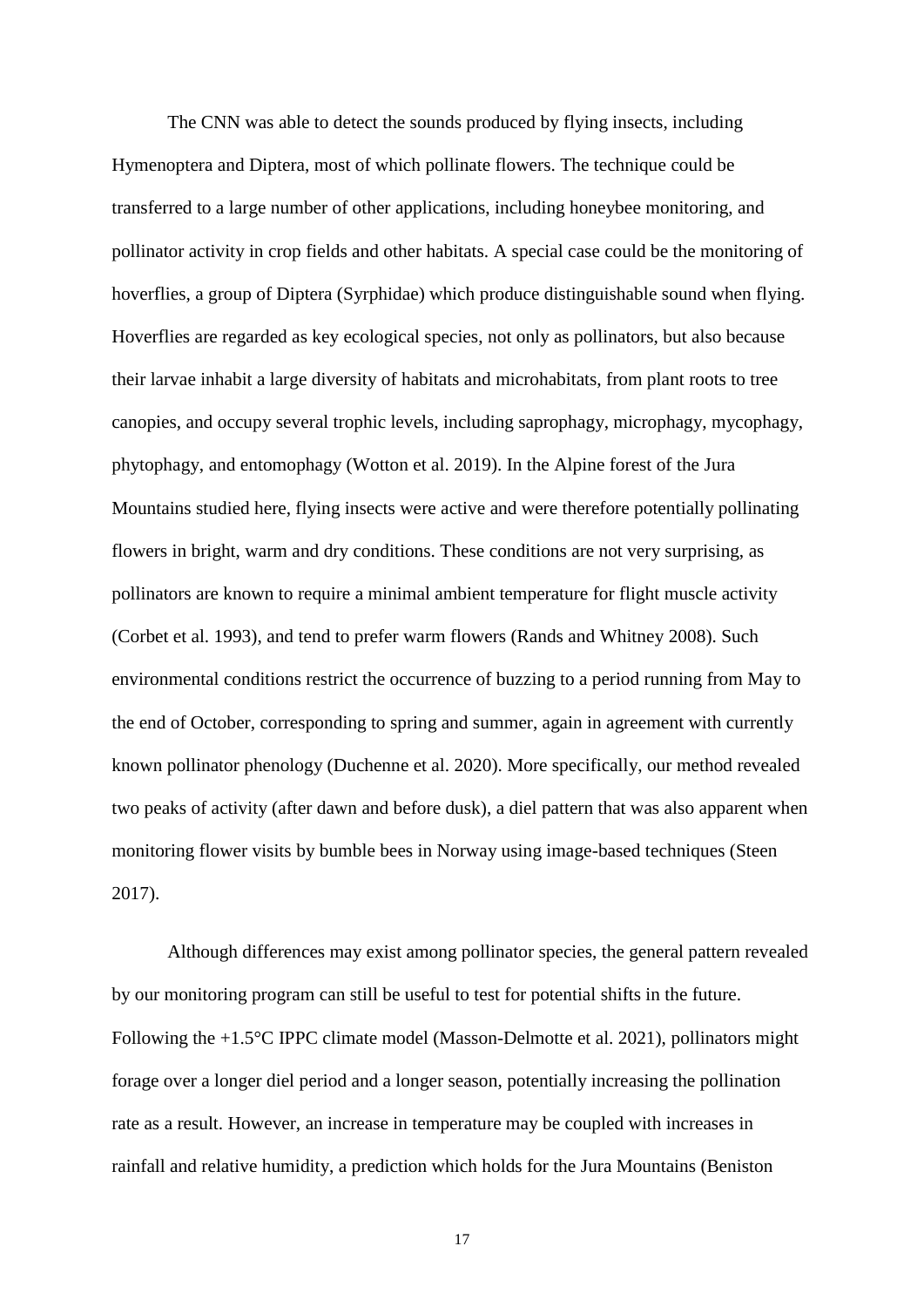2003). Such climatic changes can have detrimental effects on plant-pollinator interactions at individual and population scales, involving, among others, thermoregulatory expense, body overweight, olfactory signal obfuscation for insects, nectar dilution, pollen degradation, and volatile reduction for flowers (Lawson and Rands 2019). The balance between the possible gain due to increased temperatures and costs due to increased rainfall is difficult to predict in the specific case of the Risoux, although large-scale predictions under a climate change scenario anticipate pollinator declines (Soroye et al. 2020) and possible mismatches between pollinator and plant phenologies (Kudo and Ida 2013, Renner et al. 2018). The number of automatic detections also revealed differences in the case of "buzzing" sounds between the four sites. This uneven spatial distribution, in particular for the recorder placed on the East side of the forest, may be due to differences in local resources, that is, differences in the number of foraging sites, or micro-climatic differences leading to different pollinator communities associated with different plant communities. Despite the similarity of habitats (i.e., European spruce forest), passive acoustic monitoring also revealed an unanticipated level of diversity within the forest, suggesting the occurrence of local habitat variations. Pollination is intrinsically linked to flower resources, which can differ according to microclimatic and landscape variations. Experts could disentangle these local differences using traditional floristic and entomological surveys.

Woodpeckers are excellent biodiversity indicators of forest ecosystems because their presence indicates complex forests which harbor considerable diversity in terms of forest composition, structure, disturbance and management (Mikusiński et al. 2001). Consequently, woodpeckers have also been deemed good potential proxies of climate change (Walsh et al. 2019). Here, the drumming of the complete woodpecker guild was associated with cool and wet conditions. Thus, a 1.5°C increase in the ambient temperature may negatively affect woodpeckers, as they would be facing warmer conditions than before. However, at the same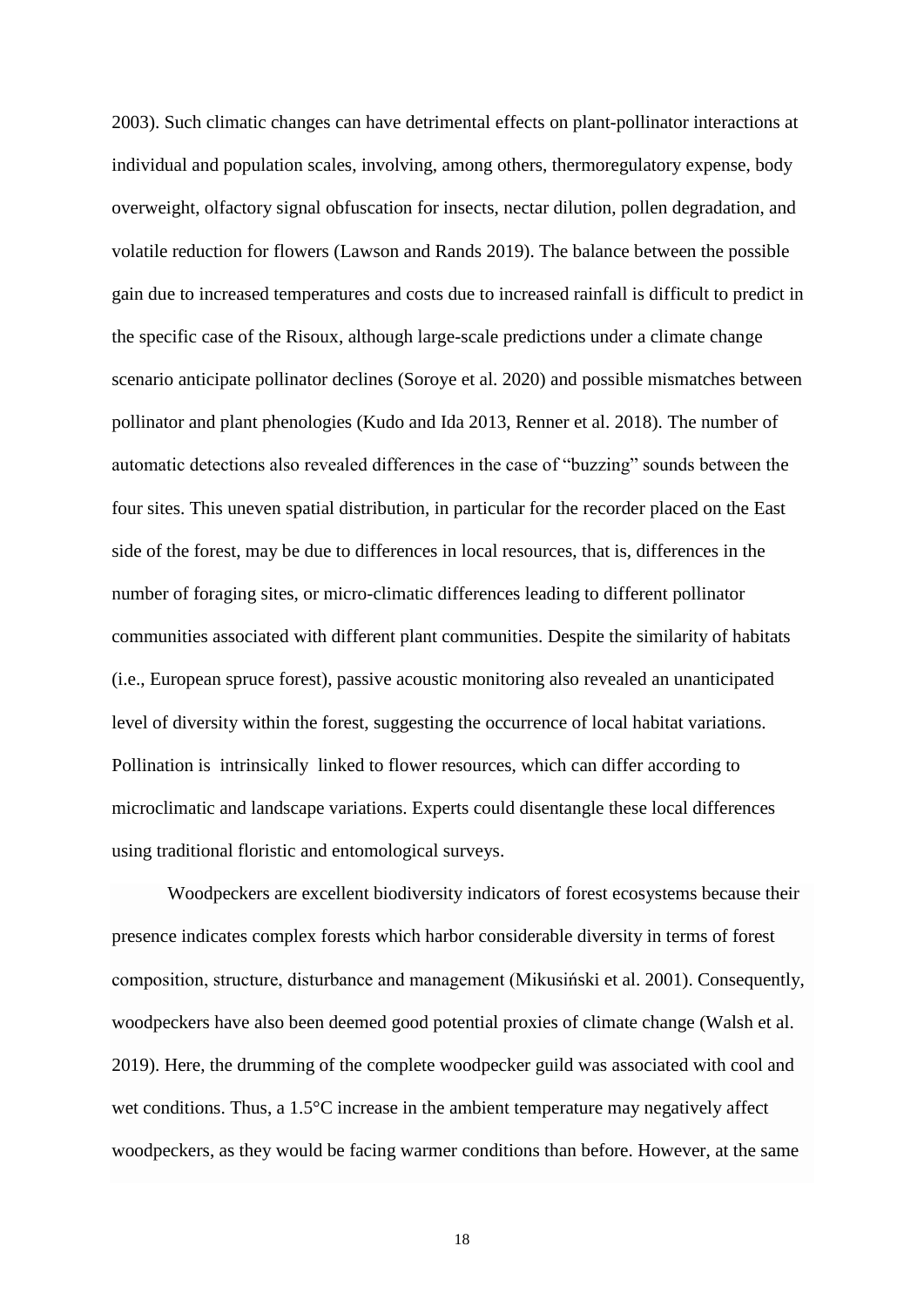time, increased rainfall and relative humidity may favor their populations. Meanwhile, with respect to pollinators, temperature and humidity may have the reverse effect, the former being a negative factor and the latter being a positive factor. As this was the case for the North American woodpecker species, whose populations can expand or contract according to climate change (Walsh et al. 2019), the future population density and phenology of the woodpeckers inhabiting the Risoux forest are also difficult to predict. Future population dynamics will be dependent not only on climate change but also on forest use and management.

We were also able to determine a peak of general woodpecker drumming activity around March at the time of pair formation. Similar seasonality has been estimated for the North American pileated woodpecker (*Dryocopus pileatus*) by experts listening to semiautomated recordings (Tremain et al. 2008). Most of the drumming occurs after sunrise, corresponding to the dawn chorus (Llusia et al. 2020). Given that in our study the CNN was not trained to distinguish between territorial and feeding drumming, some detections were found outside of the usual reproduction period. Nevertheless, both types of drumming events revealed the presence of woodpeckers and hence their key ecological function in the forest ecosystem. Differences between the four recording sites might have been due to local population dynamics, discrepancies in resource distribution, or variations in species' nesting preferences.

Similar to our results for pollinators, our monitoring system could not distinguish between the three woodpecker species present in the forest, thus masking potential species differences. Recent studies have shown that there is enough species information encoded in woodpecker drumming (Garcia et al. 2020) to allow the automatic identification of species (Florentin et al. 2016, 2020). In this investigation, we aimed to monitor an ecological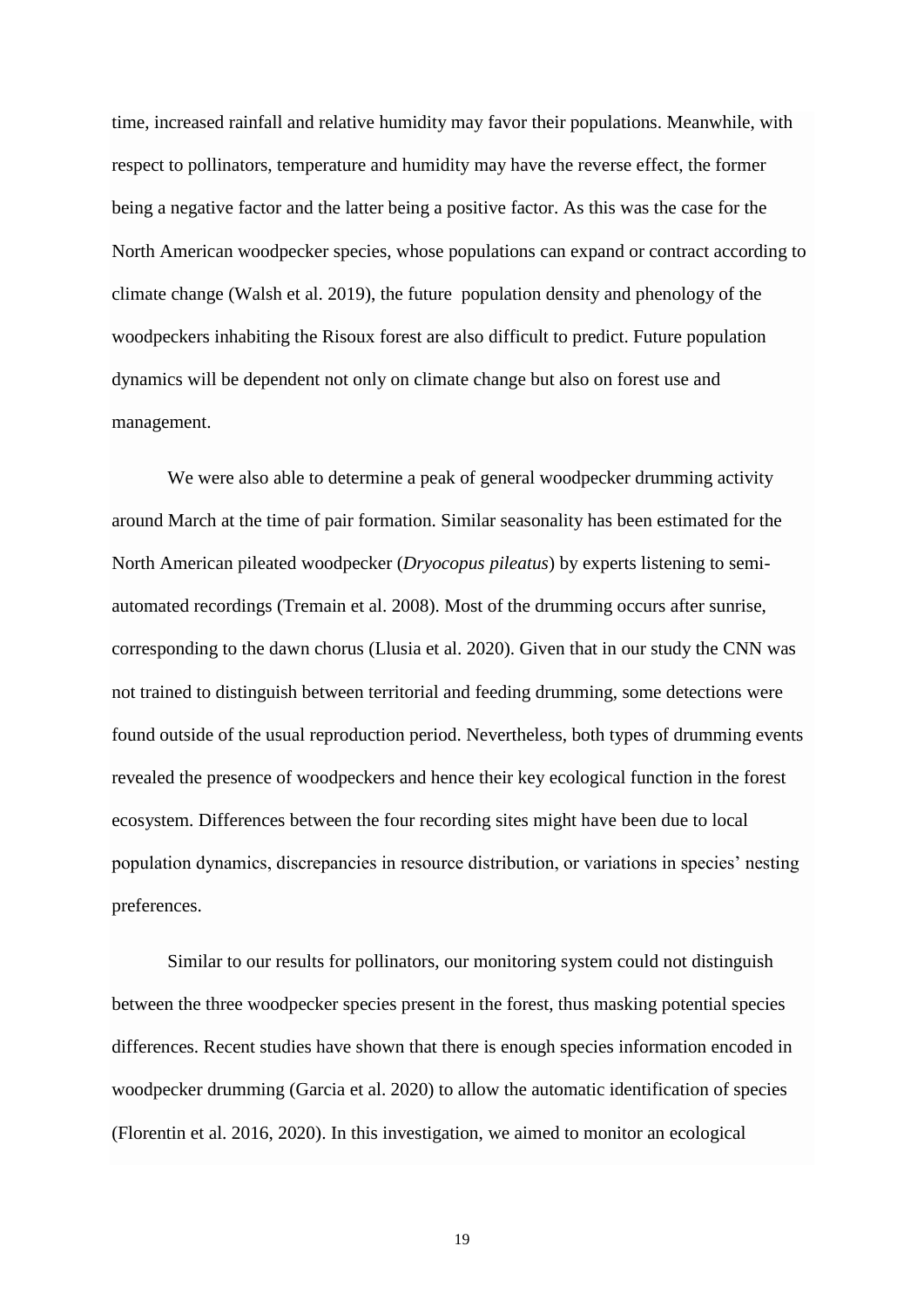function, but a specific assessment of woodpecker populations could be run as a second step if a proper training data set were built for each species inhabiting the forest.

# **Concluding remarks**

Through an *in situ* monitoring study based on ecoacoustic recording methods, signal analysis, and AI algorithms, we were able to detect and track two key ecological functions within a forest ecosystem. The two functions showed strikingly different temporal and environmental responses, in part because the species responsible for these functions have markedly different ecological and thermal niches. In particular, flying insects and birds are poikilothermic and homeothermic organisms, respectively, and therefore manifest contrasting degrees of dependence on ambient temperature. The tracking of functions without species identification can be highly valuable for forest monitoring and conservation, but also for other habitats, including crop fields, where pollination is crucial. Moreover, the acoustic monitoring of ecological functions provides a holistic perspective and so it may include some redundant information where species have similar life history traits, or hide heterogeneity where species have distinct biological characteristics.

These results underline the potential of ecoacoustics for not only in monitoring soundscapes or particular vocalizing species, but also in tracking ecological functions through appropriate automatic classification models. The data revealed both the seasonality and the diel pattern of each ecological function, suggesting different (and sometimes opposite) sets of climate pressures in the future. Tracking ecological functions in the long term (i.e., over a period of years) should show how an ecosystem reacts to climatic change. In addition, the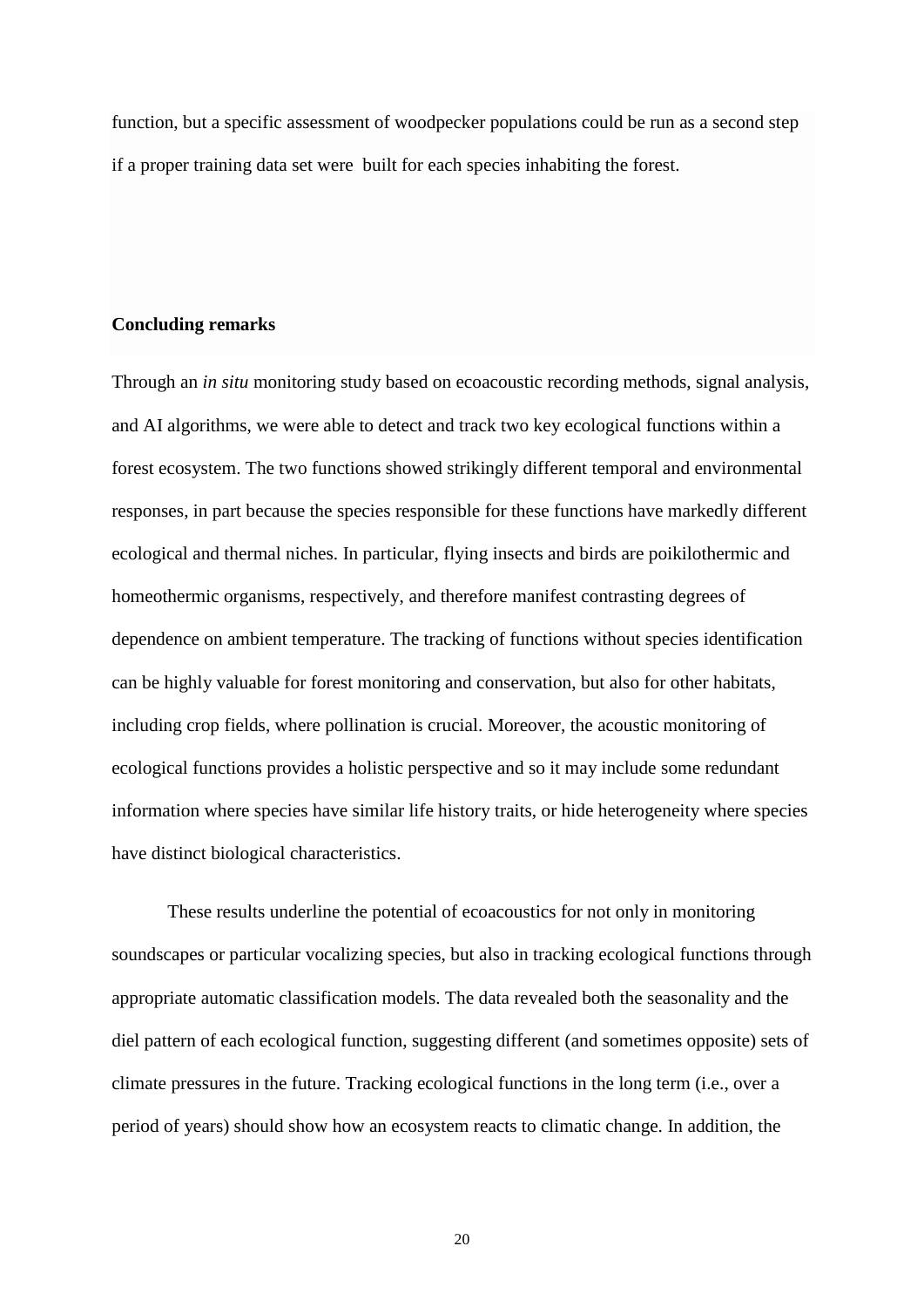monitoring highlighted an unanticipated level of spatial heterogeneity between the recording sites that should be considered for conservation priorities.

# **Acknowledgments**

This work was supported by the Parc Naturel Régional du Haut-Jura, which received funding from the Région Bourgogne-Franche-Comté, the Région Auvergne-Rhône-Alpes and the DREAL Bourgogne-Franche-Comté. We warmly thank Marie-Pierre Reynet and Julien Barlet for their enthusiastic contributions to this long-term project. We also greatly thank Fernand Deroussen for providing sounds included in the training data set. We are grateful to two anonymous reviewers for their very helpful comments.

## **Authors contribution**

Conceptualization and data collection: Jérôme Sueur, Sylvain Haupert, Frédéric Sèbe Data Analysis : Alexandre Folliot, Manon Ducrettet

Writing : all authors

# **Declaration of competing interest**

The authors declare that they have no known competing financial interests or personal relationships that could have appeared to influence the work reported in this paper.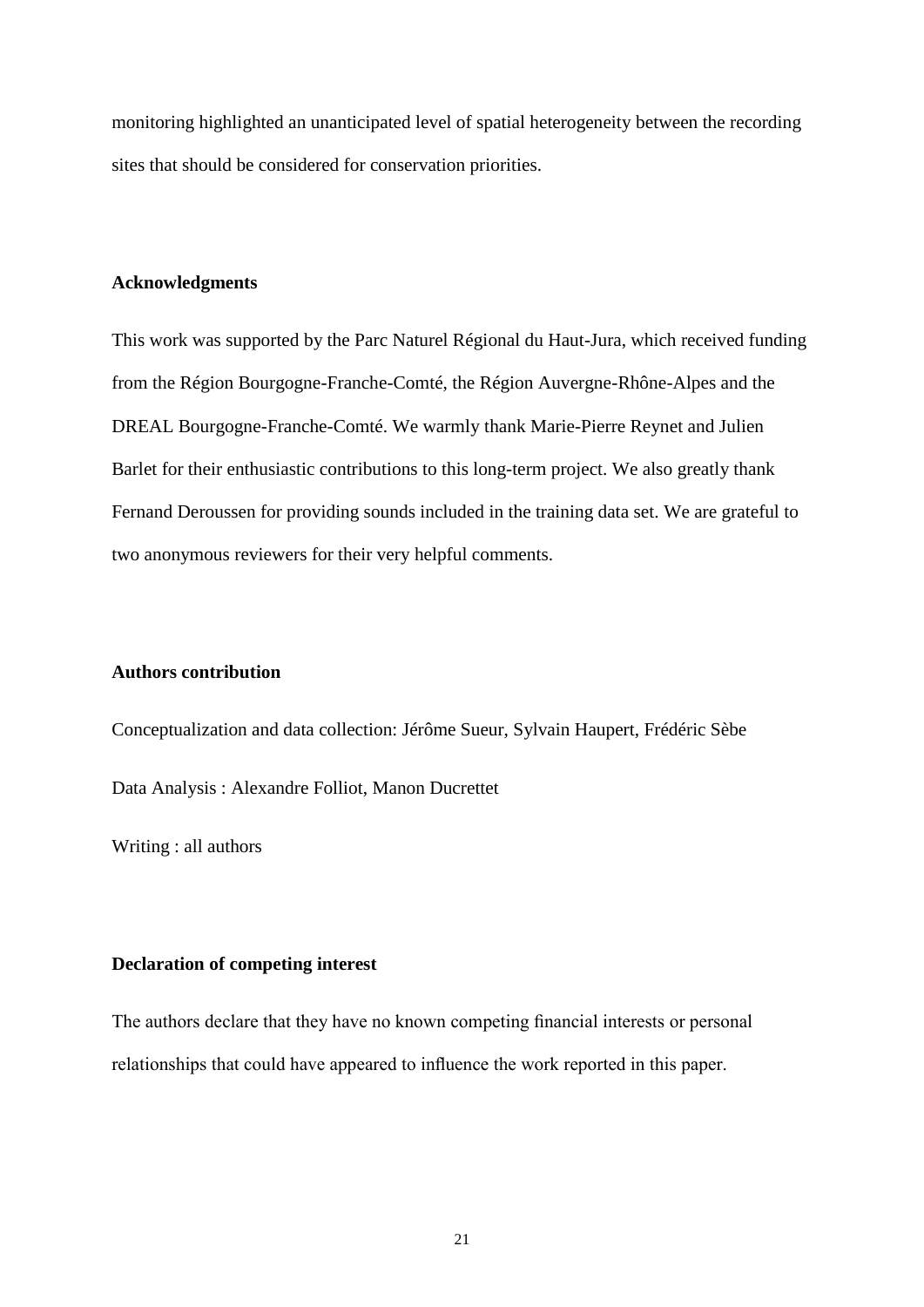#### **References**

Anderson, C. B. 2018. Biodiversity monitoring, earth observations and the ecology of scale. Ecology Letters 21:1572–1585.

Beniston M. 2003. Climatic change in mountain regions: a review of possible impacts. In Climate variability and change in high elevation regions: Past, present and future pp. 5–31. Springer, Dordrecht.

Boyd, K., Eng, K. H., Page C. D. 2013. Area under the precision-recall curve: point estimates and confidence intervals in Machine learning and knowledge discovery in databases, European Conference, ECML PKDD 2017, Skopje, Macedonia, Springer, Berlin, p. 451–466.

Breeze, T. D., Gallai, N., Garibaldi, L. A. and Li, X. S. 2016. Economic measures of pollination services: shortcomings and future directions. Trends in Ecology and Evolution 31:927–939.

Buchholz, R., Banusiewicz, J. D., Burgess, S., Crocker-Buta, S., Eveland, L. and Fuller, L. 2019. Behavioural research priorities for the study of animal response to climate change. Animal Behaviour 150:127–137.

Calow, P. 1987. Towards a Definition of Functional Ecology. Functional Ecology 1:57–61.

Carmel, Y., Kent, R., Bar-Massada, A., Blank, L., Liberzon, J., Nezer, O., Sapir, G. and Federman, R. 2013. Trends in Ecological Research during the Last Three Decades – A Systematic Review. PLoS ONE 8:1–8.

Chandler, M., See, L., Copas, K., Bonde, A. M., López, B. C., Danielsen, F., Legind, J. K., Masinde, S., Miller-Rushing, A. J., Newman, G., Rosemartin, A. and Turak, E. 2017.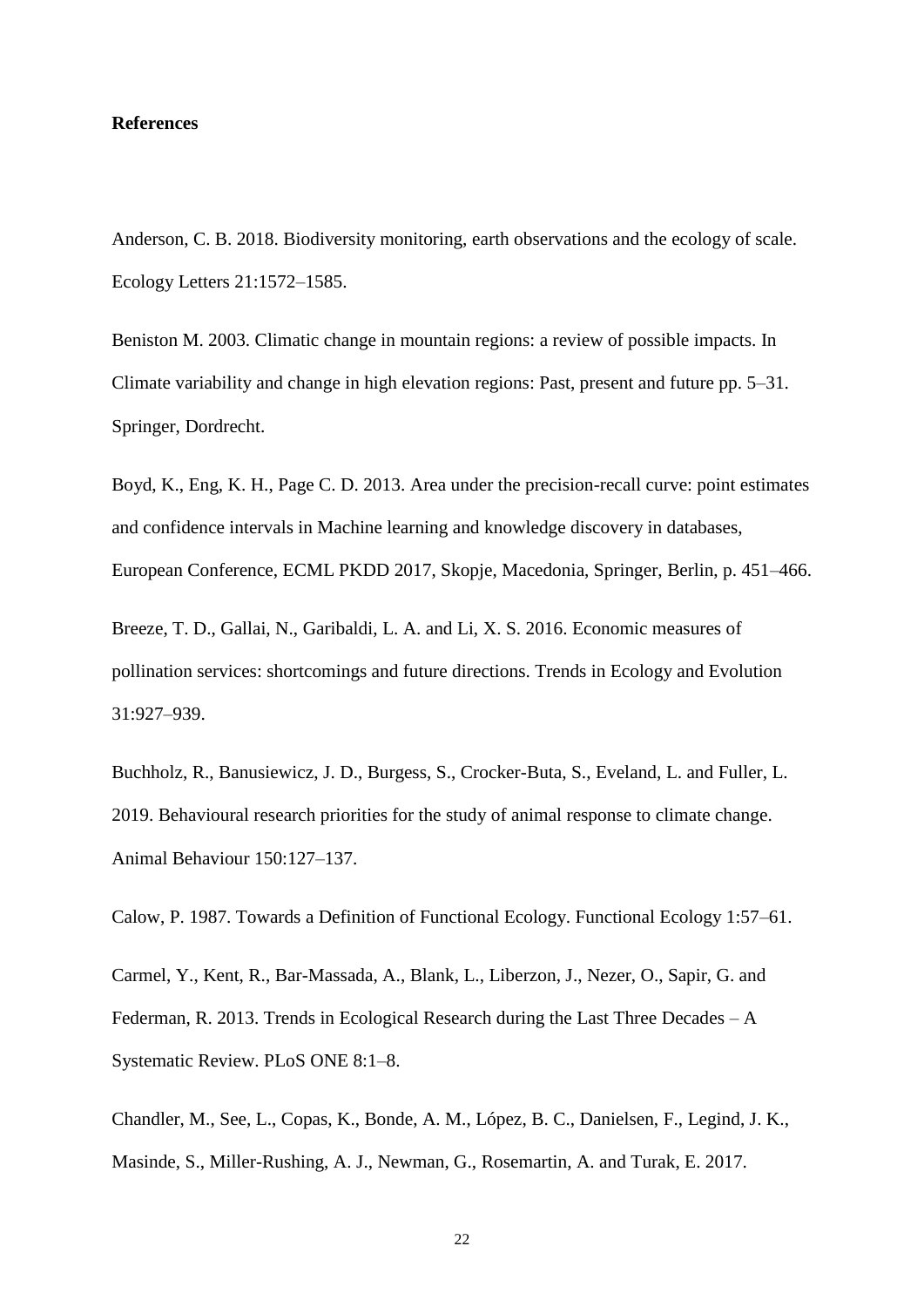Contribution of citizen science towards international biodiversity monitoring. Biological Conservation 213:280–294.

Chen, I.-C., Hill, J. K., Ohlemüller, R., Roy, D. B. and Thomas, C. D. 2011. Rapid range shifts of species associated with high levels of climate warming. Science 333:1024–1026.

Cockle, K. L., Martin, K. and Wesołowski, T. 2011. Woodpeckers, decay, and the future of cavity-nesting vertebrate communities worldwide. Frontiers in Ecology and the Environment 9:377–382.

Cohen, J. M., Lajeunesse, M. J. and Rohr, J. R. 2018. A global synthesis of animal phenological responses to climate change. Nature Climate Change 8:224–228.

Corbet, S. A., Fussel, M., Ake, R., Fraser, A., Gunson, C., Savage, A. and Smith, K. 1993. Temperature and the pollinating activity of social bees. Ecological Entomology 18:17–30.

Duchenne, F., Thébault, E., Michez, D., Elias, M., Drake, M., Persson, M., Rousseau-Piot, J. S., Pollet, M., Vanormelingen, P. and Fontaine, C. 2020. Phenological shifts alter the seasonal structure of pollinator assemblages in Europe. Nature Ecology and Evolution 4:115– 121.

Ducrettet, M., Forget, P.-M., Ulloa, J. S., Yguel, B., Gaucher, P., Princé, K., Haupert, S. and Sueur, J. 2020. Monitoring canopy bird activity in disturbed landscapes with automatic recorders: A case study in the tropics. Biological Conservation 245:108574.

Elise, S., Urbina-Barreto, I., Pinel, R., Mahamadaly, V., Bureau, S., Penin, L., Adjeroud, M., Kulbicki, M. and Bruggemann, J. H. 2019. Assessing key ecosystem functions through soundscapes: a new perspective from coral reefs. Ecological Indicators 107:105623.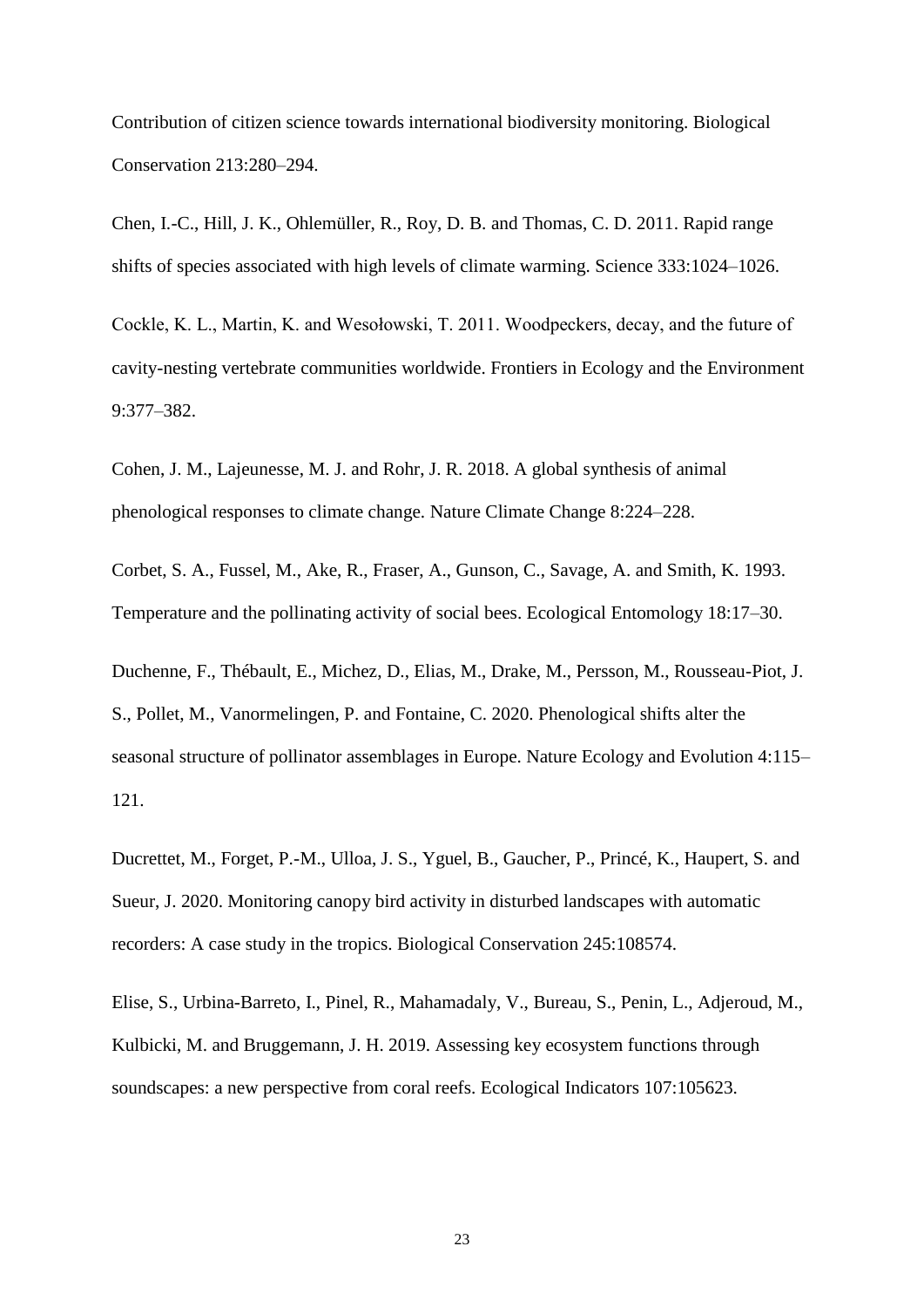Farris, K. L., Huss, M. J. and Zack, S. 2004. The role of foraging woodpeckers in the decomposition of *Ponderosa* pine snags. The Condor 106:50–59.

Fayt, P., Machmer, M. M. and Steeger, C. 2005. Regulation of spruce bark beetles by woodpeckers - a literature review. Forest Ecology and Management 206:1–14.

Florentin, J., Dutoit, T. and Verlinden, O. 2016. Identification of European woodpecker species in audio recordings from their drumming rolls. Ecological Informatics 35:61–70.

Florentin, J., Dutoit, T. and Verlinden, O. 2020. Detection and identification of European woodpeckers with deep convolutional neural networks. Ecological Informatics 55:101023.

Garcia, M., Theunissen, F., Sèbe, F., Clavel, J., Ravignani, A., Marin-Cudraz, T., Fuchs, J. and Mathevon, N. 2020. Evolution of communication signals and information during species radiation. Nature Communications 11:4970.

Gil, D. and Llusia, D. 2020. The bird dawn chorus revisited. In Coding Strategies in Vertebrate Acoustic Communication (Aubin, T. and Mathevon, N.eds). Springer, 45–90.

Grinfeder, E., Haupert, S., Ducrettet, M., Barlet, J., Reynet, M.-P., Sèbe, F. & Sueur, J. (2022). Soundscape dynamics of a cold protected forest: dominance of aircraft noise. Landscape Ecology. In press.

Hegland, S. J., Nielsen, A., Lázaro, A., Bjerknes, A.-L. and Totland, Ø. 2009. How does climate warming affect plant-pollinator interactions? Ecology Letters 12: 184–195.

Irschick, D. J., Fox, C., Thompson, K., Knapp, A., Baker, L. and Meyer, J. 2013. Functional ecology: integrative research in the modern age of ecology. Functional Ecology 27:1–4.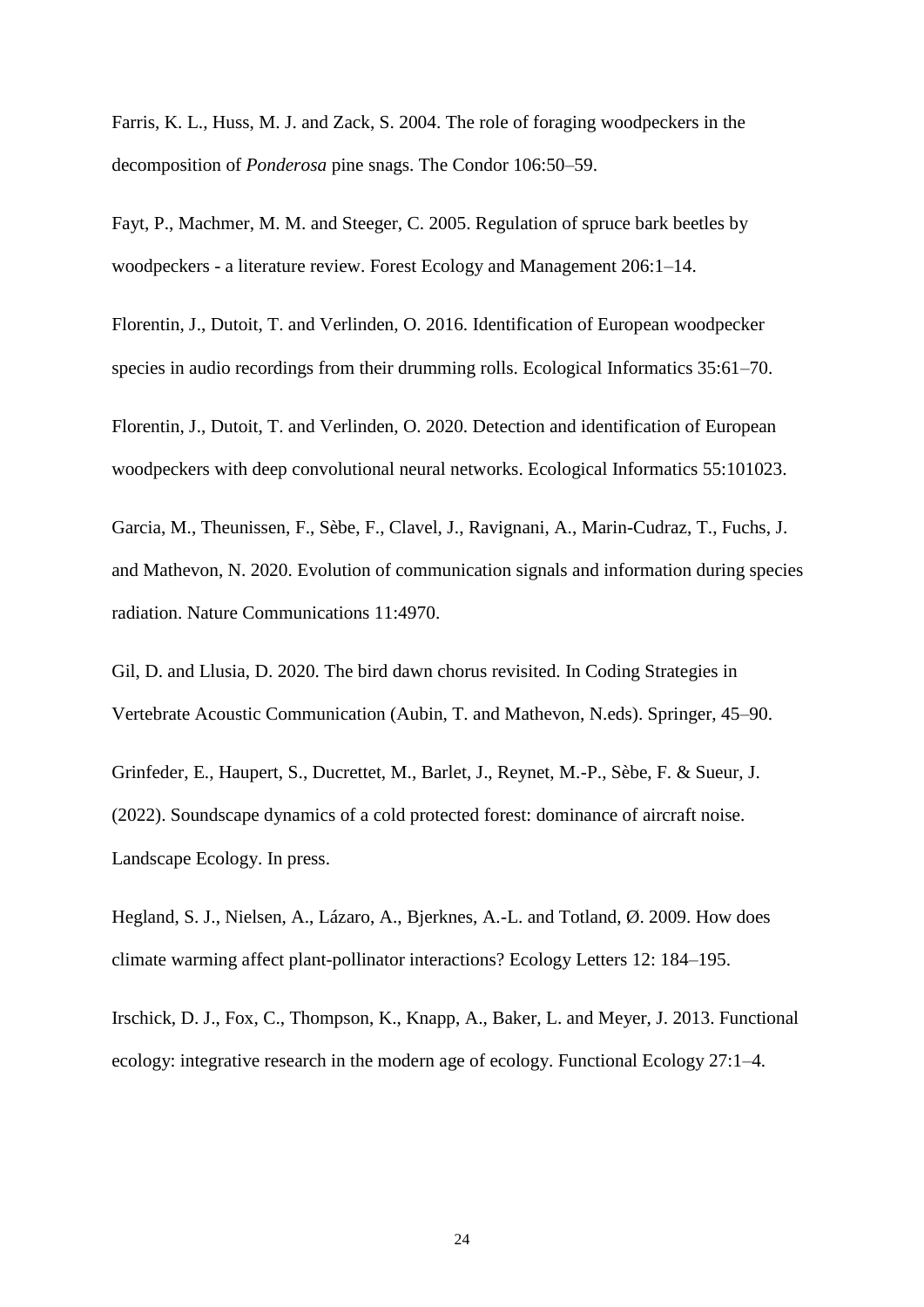Joveniaux, A., Chevillard, S. 2014. Haut-Jura, l'énergie du territoire. Mise en place d'un suivi intégré de la flore, de l'entomofaune et de l'avifaune. Suivi temporel de l'avifaune nicheuse du Risoux. Programme Leader 2010-2014, official report, 67 p.

Kahl, S., Wood, C. M., Eibl, M. and Klinck, H. 2021. BirdNET: A deep learning solution for avian diversity monitoring. Ecological Informatics 61:101236.

Ko, T., Peddinti, V., Povey, D., Seltzer, M. L. and Khudanpur, S. 2017. A Study on data augmentation of reverberant speech for robust speech recognition. IEEE International Conference on Acoustics, Speech and Signal Processing (ICASSP), New Orleans, LA, 5220- 5224, doi: 10.1109/ICASSP.2017.7953152.

Kolkert, H., Smith, R., Rader, R., & Reid, N. 2020. Insectivorous bats foraging in cotton crop interiors is driven by moon illumination and insect abundance, but diversity benefits from woody vegetation cover. Agriculture, Ecosystems & Environment, 302:107068.

Kudo, G., and Ida, T. Y. 2013. Early onset of spring increases the phenological mismatch between plants and pollinators. Ecology, 94:2311–2320.

Kühl, H. S., Bowler, D. E., Bösch, L., Bruelheide, H., Dauber, J., Eichenberg, D., Eisenhauer, N., Fernández, N., Guerra, C. A., Henle, K., Herbinger, I., Isaac, N. J., Jansen, F., König-Ries, B., Kühn, I., Nilsen, E. B., Pe'er, G., Richter, A., Schulte, R., Settele, J., van Dam, N. M., Voigt, M., Wägele, W. J., Wirth, C. and Bonn, A. 2020. Effective Biodiversity Monitoring Needs a Culture of Integration. One Earth, 3:462–474.

Laureto, L. M. O., Cianciaruso, M. V. and Samia, D. S. M. 2015. Functional diversity: an overview of its history and applicability. Natureza & Conservação 13:112–116.

Lawson, D. A., and Rands, S. A. 2019. The effects of rainfall on plant-pollinator interactions. Arthropod-Plant Interactions 13:561–569.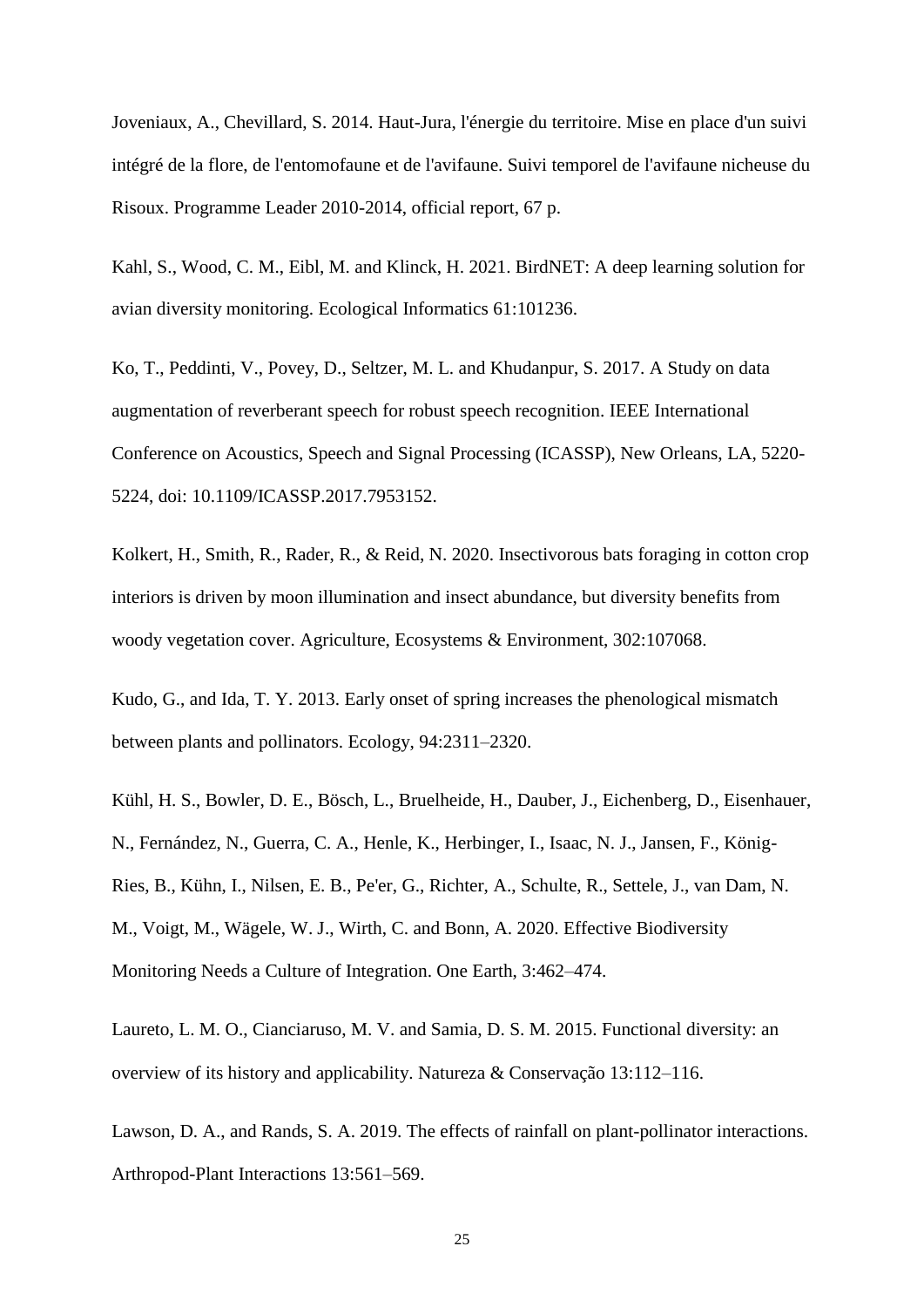LeBien, J., Zhong, M., Campos-Cerqueira, M., Velev, J. P., Dodhia, R., Ferres, J. L. and Aide, T. M. 2020. A pipeline for identification of bird and frog species in tropical soundscape recordings using a convolutional neural network. Ecological Informatics 59:101113.

LeCun, Y. Bengio, Y, Hinton, G. 2015. Deep learning. Nature, 521:436–444.

Lu, T., Han, B. and Yu, F. 2021. Detection and classification of marine mammal sounds using AlexNet with transfer learning. Ecological Informatics 62:101277.

Magurran, A. E. and Dornelas, M. 2010. Biological diversity in a changing world. Philosophical Transactions of the Royal Society B: Biological Sciences 365:3593–3597.

Masson-Delmotte V., P. Zhai, A. Pirani, S. L. Connors, C. Péan, S. Berger, N. Caud, Y. Chen, L.Goldfarb, M. I. Gomis, M. Huang, K. Leitzell, E. Lonnoy, J.B.R. Matthews, T. K. Maycock, T. Waterfield,O. Yelekçi, R. Yu and B. Zhou 2021. Climate Change 2021: The physical science basis.contribution of working group i to the sixth assessment report of the intergovernmental panel on climate change. Cambridge University Press.

Mikusiński, G., Gromadzki, M. and Chylarecki, P. 2001. Woodpeckers as indicators of forest bird diversity. Conservation Biology 15:208–217.

O'Connor, B., Bojinski, S., Röösli, C. and Schaepman, M. E. 2020. Monitoring global changes in biodiversity and climate essential as ecological crisis intensifies. Ecological Informatics 55:101033.

Ollerton, J., Winfree, R. and Tarrant, S. 2011. How many flowering plants are pollinated by animals? Oikos 120:321–326.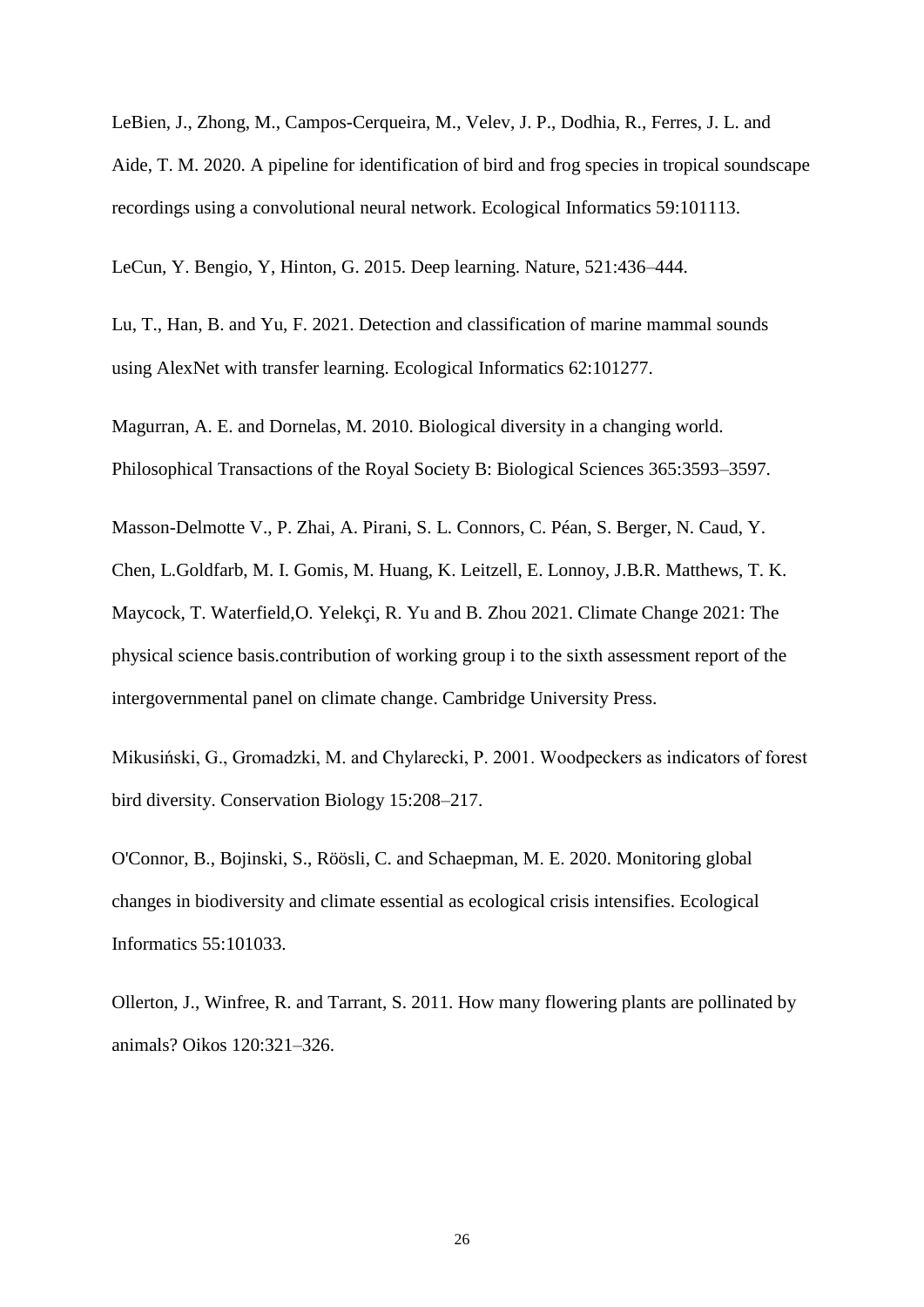Petrou, Z. I., Manakos, I. and Stathaki, T. 2015. Remote sensing for biodiversity monitoring: a review of methods for biodiversity indicator extraction and assessment of progress towards international targets. Biodiversity and Conservation, 24, 2333–2363.

Pereira, H. M. and David Cooper, H. 2006. Towards the global monitoring of biodiversity change. Trends in Ecology and Evolution, 21, 123-129.

Potts, S. G., Biesmeijer, J. C., Kremen, C., Neumann, P., Schweiger, O. and Kunin, W. E. 2010. Global pollinator declines: trends, impacts and drivers. Trends in Ecology & Evolution, 25, 345-353.

Proença, V., Martin, L. J., Pereira, H. M., Fernandez, M., McRae, L., Belnap, J., Böhm, M., Brummitt, N., García-Moreno, J., Gregory, R. D., Honrado, J. P., Jürgens, N., Opige, M., Schmeller, D. S., Tiago, P. and van Swaay, C. A. 2017. Global biodiversity monitoring: from data sources to essential biodiversity variables. Biological Conservation 213:256–263.

Rands Sean A., Whitney, H. M. 2008. Floral temperature and optimal foraging: is heat a feasible floral reward for pollinators? PLoS ONE, 3:1–7.

Renner, S. S., and Zohner, C. M. 2018. Climate change and phenological mismatch in trophic interactions among plants, insects, and vertebrates. Annual Review of Ecology, Evolution, and Systematics 49:165–182.

Ríos-Saldaña, C. A., Delibes-Mateos, M. and Ferreira, C. C. 2018. Are fieldwork studies being relegated to second place in conservation science? Global Ecology and Conservation 14: e00389.

Ruff, Z. J., Lesmeister, D. B., Appel, C. L. and Sullivan, C. M. 2021. Workflow and convolutional neural network for automated identification of animal sounds. Ecological Indicators 124:107419.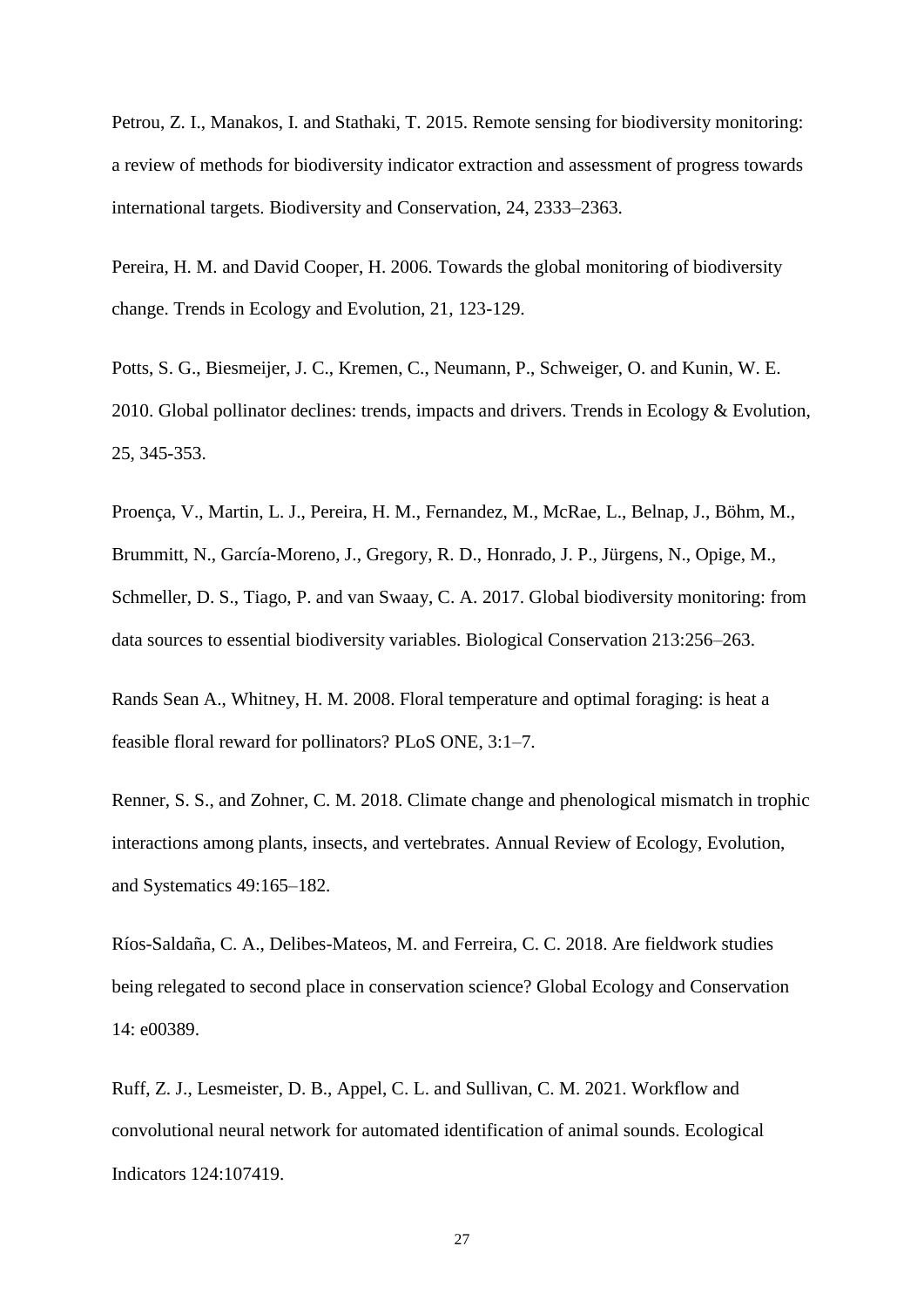Scridel, D., Brambilla, M., Martin, K., Lehikoinen, A., Iemma, A., Matteo, A., Jähnig, S., Caprio, E., Bogliani, G., Pedrini, P., Rolando, A., Arlettaz, R., and Chamberlain, D. 2018. A review and meta-analysis of the effects of climate change on Holarctic mountain and upland bird populations. Ibis, 160, 489–515.

Schwartz, M. W., Brigham, C. A., Hoeksema, J. D., Lyons, K. G., Mills, M. H. & van Mantgem, P. J. (2000). Linking biodiversity to ecosystem function: implications for conservation ecology. Oecologia, 122, 297–305.

Segan, D. B., Murray, K. A. and Watson, J. E. 2016. A global assessment of current and future biodiversity vulnerability to habitat loss–climate change interactions. Global Ecology and Conservation 5:12–21.

Settele, J., Bishop, J. and Potts, S. G. 2016. Climate change impacts on pollination. Nature Plants 2:16092.

Stander, M. 2017. Using Stein's estimator to correct the bound on the entropic uncertainty principle for more than two measurements, ArXiv170202440 Quant-Ph, [http://arxiv.org/abs/1702.02440.](http://arxiv.org/abs/1702.02440)

Steen, R. 2017. Diel activity, frequency and visit duration of pollinators in focal plants: *in situ* automatic camera monitoring and data processing. Methods in Ecology and Evolution, 82:203–213.

Stephenson, P. 2020. Technological advances in biodiversity monitoring: applicability, opportunities and challenges. Current Opinion in Environmental Sustainability 45:36–41.

Stowell, D. and Sueur, J. 2020. Ecoacoustics: acoustic sensing for biodiversity monitoring at scale. Remote Sensing in Ecology and Conservation 6:217–219.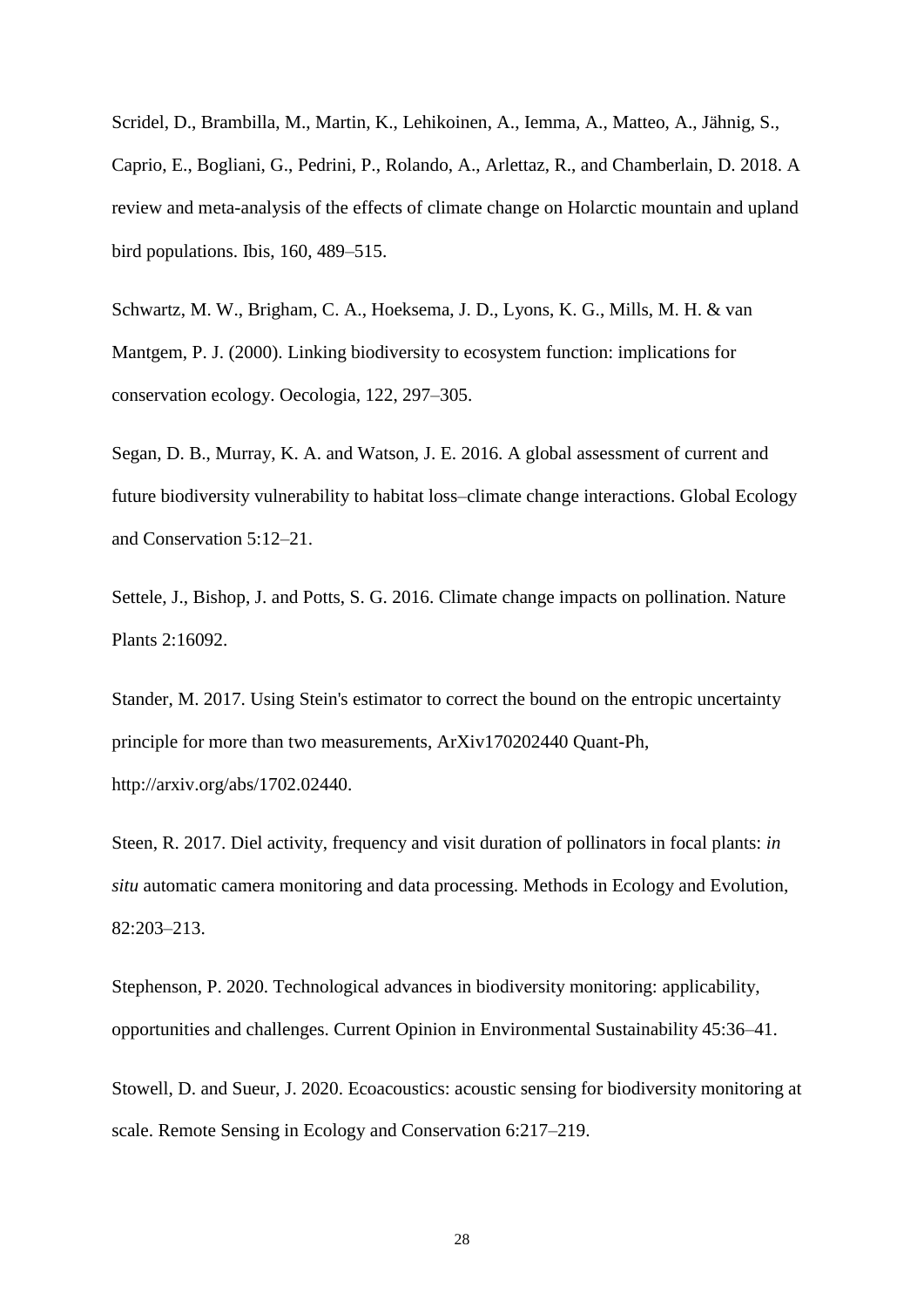Sueur, J. and Farina, A. 2015. Ecoacoustics: the Ecological Investigation and Interpretation of Environmental Sound. Biosemiotics 26:493–502.

Tremain, S. B., Swiston, K. A., and Mennill, D. J. 2008. Seasonal variation in acoustic signals of Pileated Woodpeckers. The Wilson Journal of Ornithology 120:499–504.

Vallejo-Marín, M. 2018. Buzz pollination: studying bee vibrations on flowers. New Phytologist 224:1068–1074.

Vanbergen, A. J., and Insect Pollinators Initiative 2013. Threats to an ecosystem service: pressures on pollinators. Frontiers in Ecology and the Environment 11:251–259.

Virkkala, R. 2006. Why study woodpeckers? The significance of woodpeckers in forest ecosystems. Annales Zoologici Fennici 43:82–85.

Walsh, E. S., Vierling, K. T., Strand, E., Bartowitz, K., and Hudiburg, T. W. 2019. Climate change, woodpeckers, and forests: current trends and future modeling needs. Ecology and Evolution 9:2305–2319.

Weiskopf, S. R., Rubenstein, M. A., Crozier, L. G., Gaichas, S., Griffis, R., Halofsky, J. E., Hyde, K. J., Morelli, T. L., Morisette, J. T., Muñoz, R. C., Pershing, A. J., Peterson, D. L., Poudel, R., Staudinger, M. D., Sutton-Grier, A. E., Thompson, L., Vose, J., Weltzin, J. F. and Whyte, K. P. 2020. Climate change effects on biodiversity, ecosystems, ecosystem services, and natural resource management in the United States. Science of the Total Environment 733:137782.

Wotton, K. R., Gao, B., Menz, M. H. M., Morris, R. K. A., Ball, S. G., Lim, K. S., Reynolds, D. R., Hu, G. and Chapman, J. W. (2019). Mass seasonal migrations of hoverflies provide extensive pollination and crop protection services. Current Biology 29:2167–2173.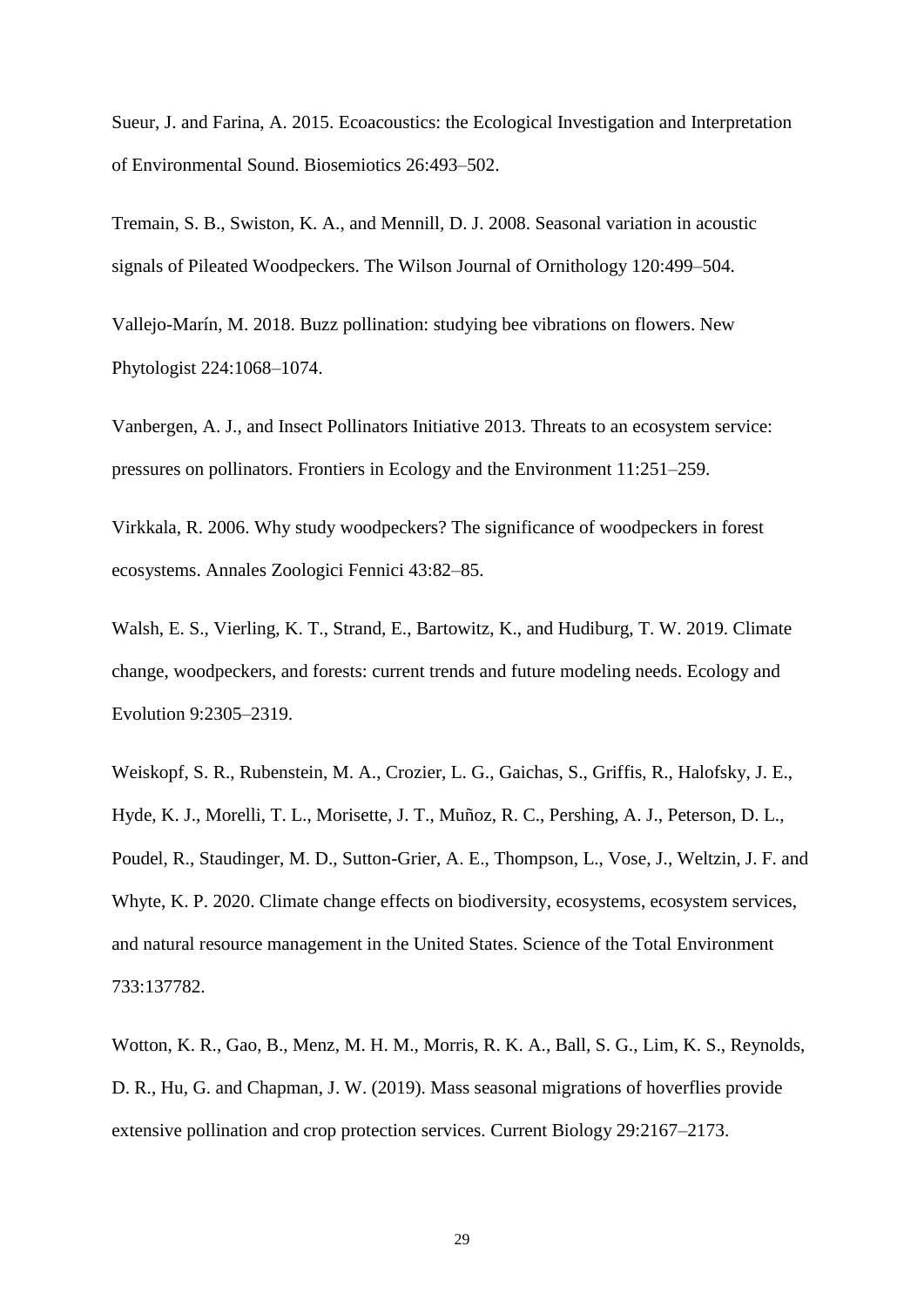Yoccoz, N., Nichols, J. and Boulinier, T. 2001. Monitoring of biological diversity in space and time. Trends in Ecology and Evolution 16:446–453.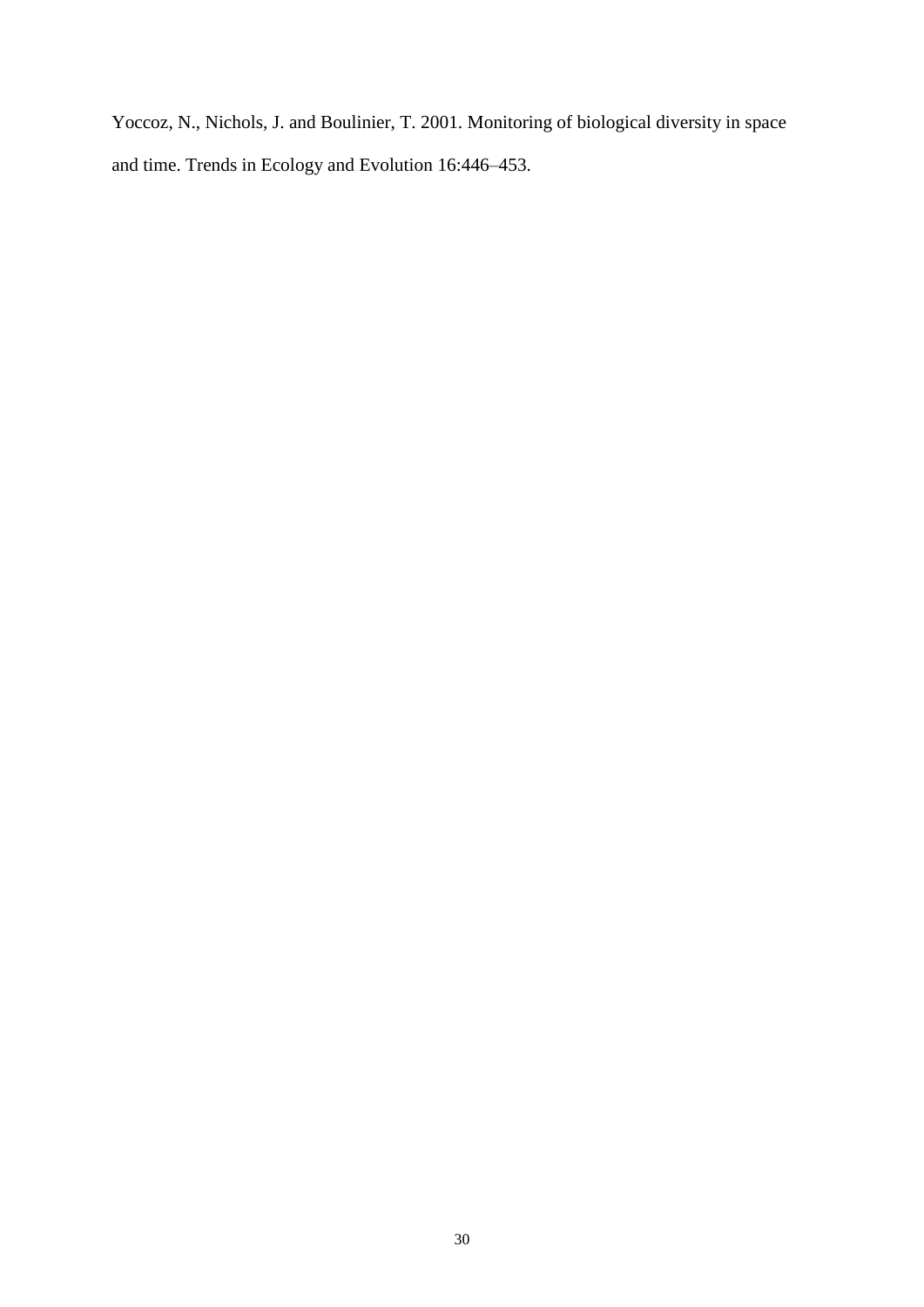# **Tables**

Table 1. Number of sound frames used for training the convolutional neural network. The sound frames were extracted from either the Risoux (internal data set) or from the following sound libraries: Soundsnap [\(https://www.soundsnap.com\)](https://www.soundsnap.com/), the Xeno-Canto collective project [\(https://www.xeno-canto.org\)](https://www.xeno-canto.org/), the Sonothèque of the Muséum national d'Histoire naturelle, Paris [\(https://sonotheque.mnhn.fr\)](https://sonotheque.mnhn.fr/), the Tierstimmenarchivs of the Museum für Naturkunde, Berlin [\(https://www.tierstimmenarchiv.de\)](https://www.tierstimmenarchiv.de/), and Fernand Deroussen's private collection [\(https://naturophonia.jimdo.com\).](https://naturophonia.jimdo.com/)

| Sound library                                                    | "Buzzing" sounds | "Drumming" sounds | "Background"<br>sounds |
|------------------------------------------------------------------|------------------|-------------------|------------------------|
| Internal data set                                                | 406              | 68                | 2,866                  |
| Soundsnap                                                        | 59               | 35                | $\overline{0}$         |
| Xeno-Canto                                                       | 398              | 644               | $\overline{0}$         |
| Sonothèque,<br>Muséum national<br>d'Histoire naturelle,<br>Paris | 12               | 21                | $\overline{0}$         |
| Tierstimmenarchivs,<br>Museum für<br>Naturkunde, Berlin          | 30               | 15                | $\overline{0}$         |
| Fernand Deroussen's 51<br>private collection                     |                  | $\overline{0}$    | $\overline{0}$         |
| Total                                                            | 956              | 783               | 2,866                  |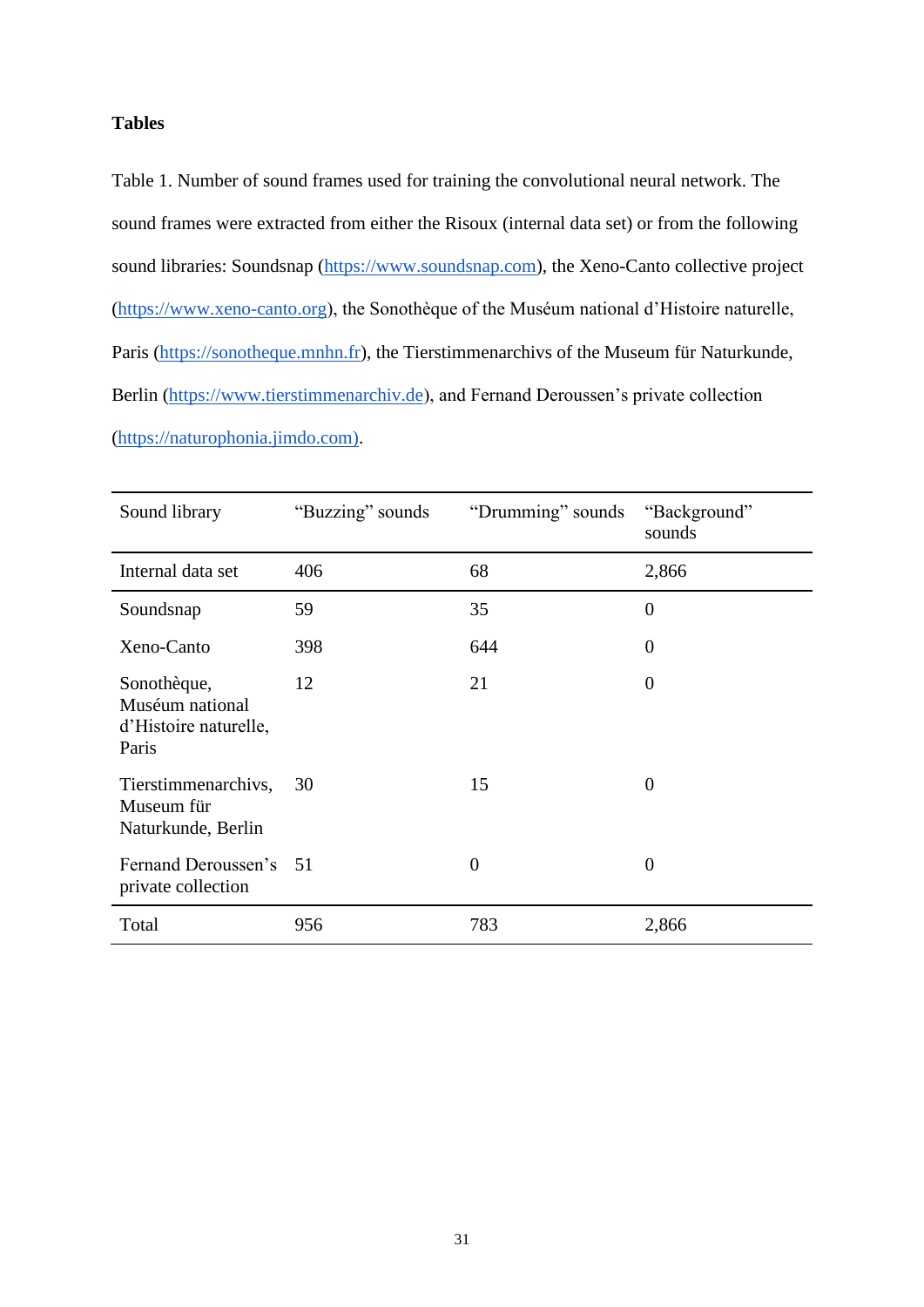# **Figures**

Fig. 1. Annual and diel phenology of "buzzing" and "drumming" sounds. The number of files containing either "drumming" (left) or "buzzing" (right) sounds is depicted according to weeks from the beginning of August to the end of July (*x*-axis) and time of day (*y*-axis). Average sunrise and sunset time are overlaid as gray lines. Note the change in the color scale for the number of detections.

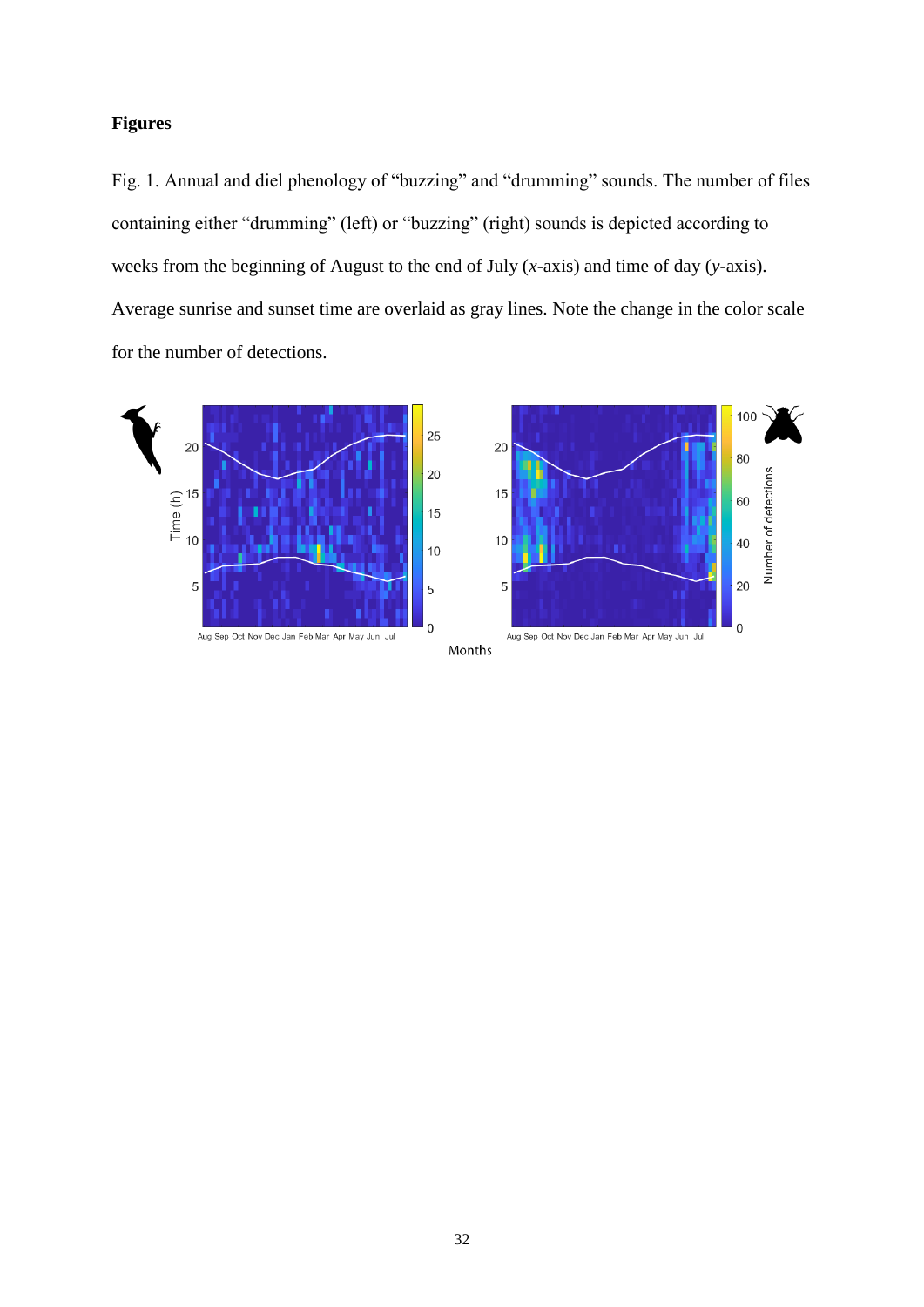Fig. 2. Temperature breadth of "buzzing" and "drumming" sounds. Histograms of the number of files containing either "drumming" (left, red) or "buzzing" (right, blue) sounds and of the temperature recorded during the year of observations (gray).

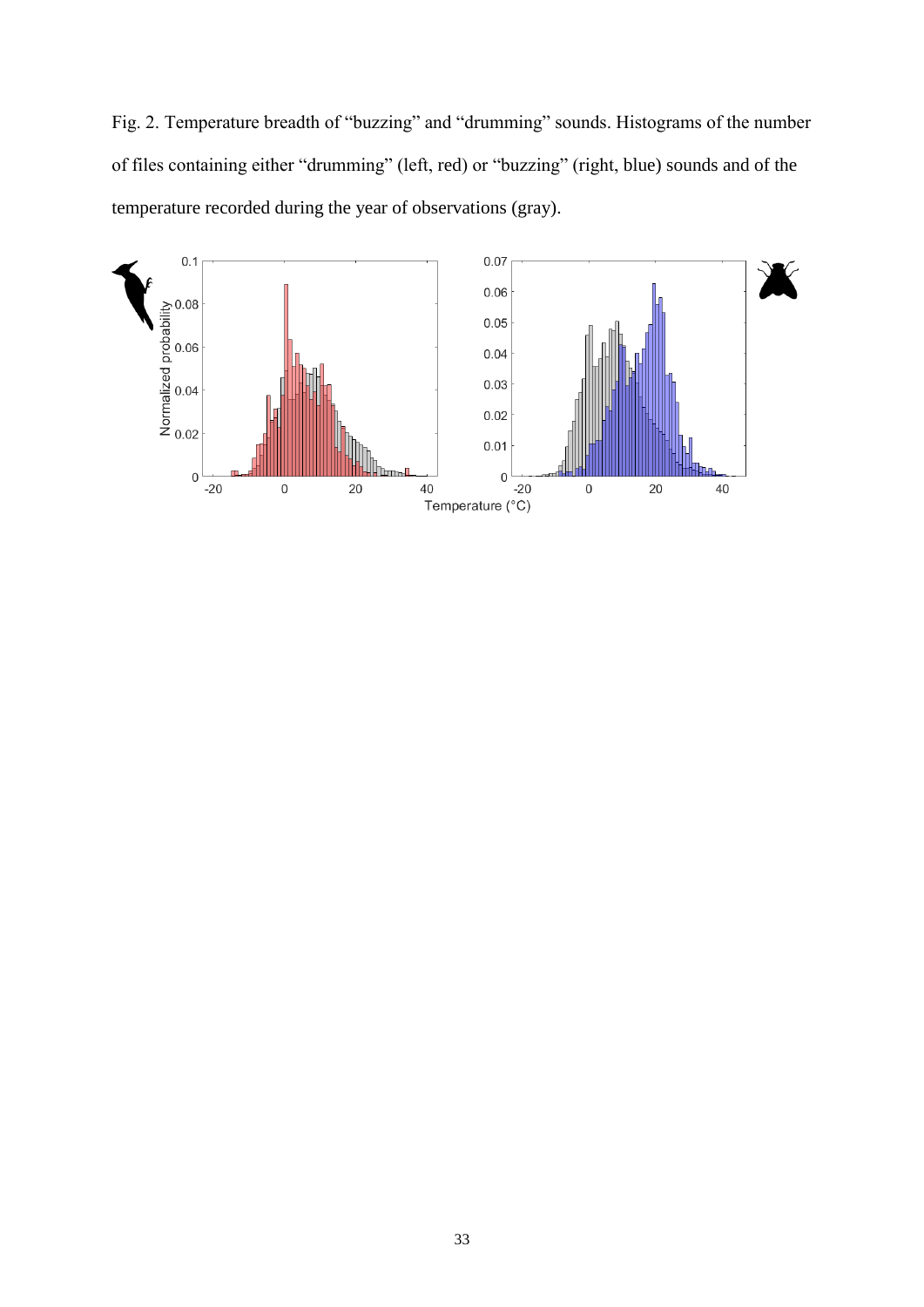Fig. 3. Light breadth of "buzzing" and "drumming" sounds. Histograms of the number of files containing either "drumming" (left, red) or "buzzing" (right, blue) sounds and of the light measured as illuminance (log10(lx)) recorded during the year of observations (gray).

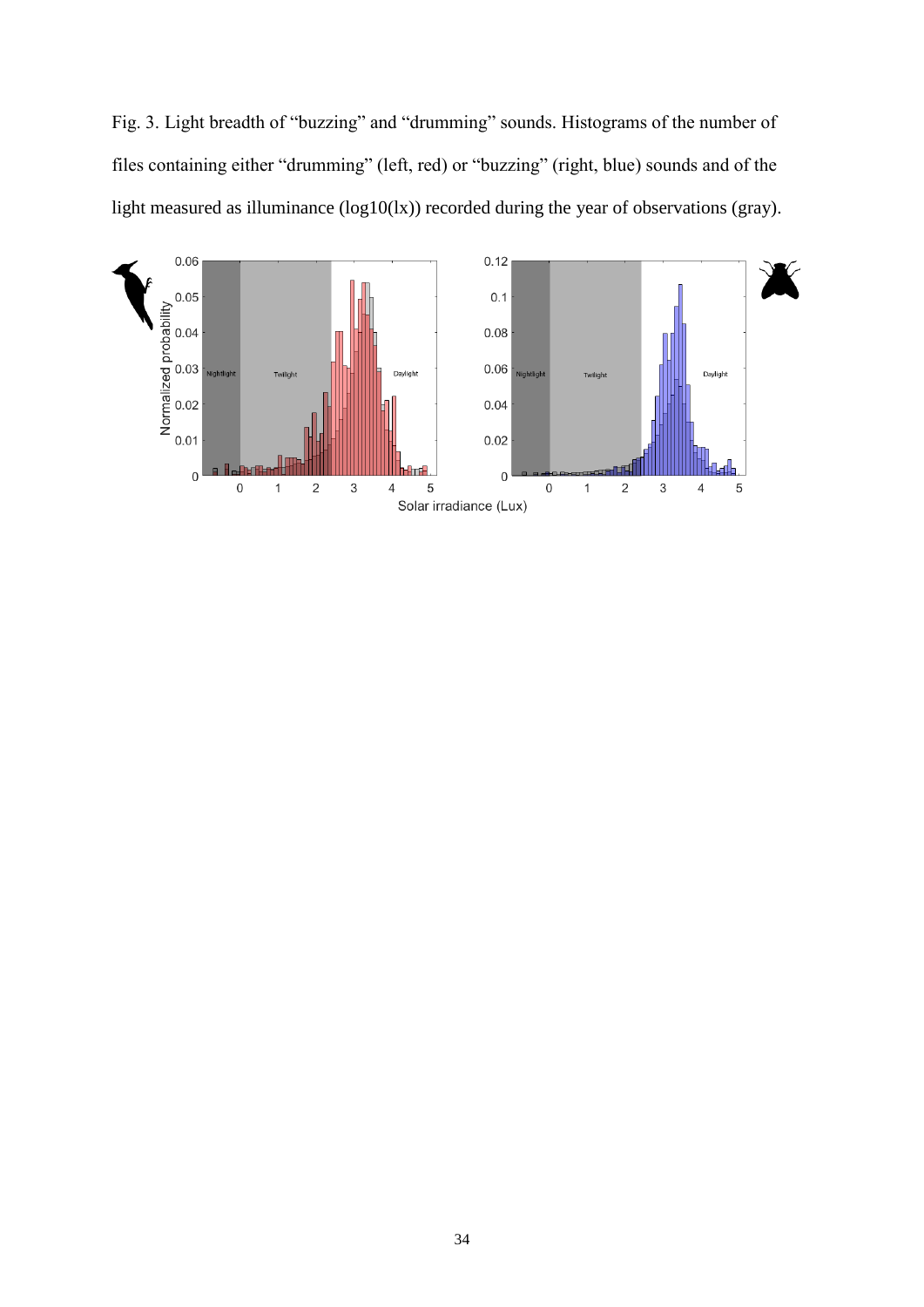Fig. 4. Temperature and light breadth of "buzzing" and "drumming" sounds. The number of files containing either "drumming" (left) or "buzzing" (right) sounds is depicted according to temperature (°C) and light measured as illuminance (log10(lx)). Note the change in the color scale for the number of detections.

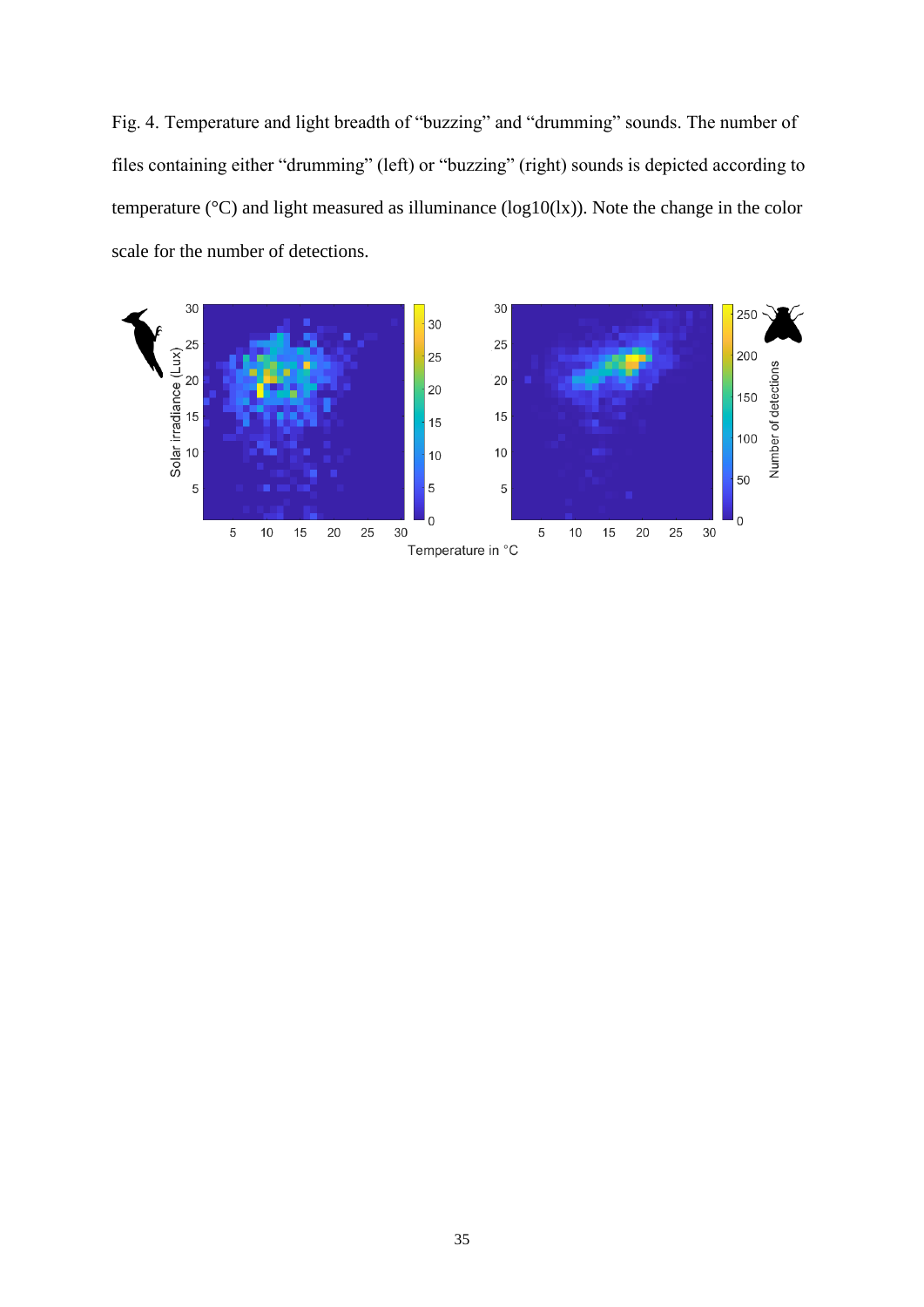Fig. 5. Relative humidity breadth of "buzzing" and "drumming" sounds. Histograms of the number of files containing either "drumming" (left, red) or "buzzing" (right, blue) sounds and of the light measured as illuminance (log10(lx)) recorded during the year of observations (gray).